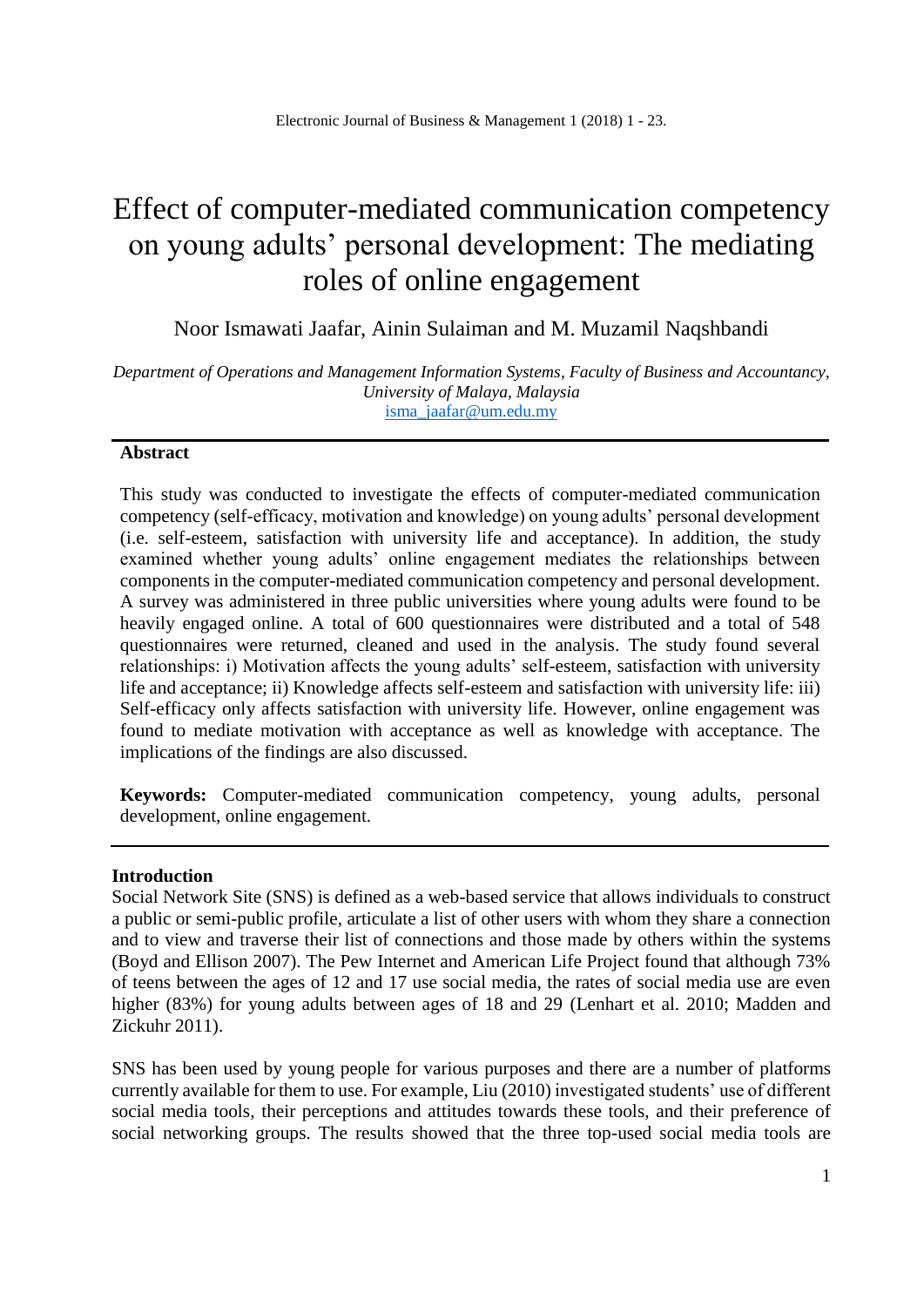Facebook, Wikipedia and YouTube. The top four reasons for using social media tools are for social engagement, direct communication, speed of feedback, and relationship building. This new phenomenon is already evident among society especially students, who are the heaviest users of these sites (Social Baker 2013). As reported by a social media analyst in June 2013, Social Baker (2013), Facebook user in South East Asia reached nearly 11 million with Malaysia ranked 8th in Asia, one of the leading countries actively using Facebook. Furthermore, the statistic showed that among Malaysians, people ages of 18–24 (typically students) are the major users with a consumption rate of 33.1%.

Based on these statistics, there is a need to have a deeper understanding of the nature of Facebook usage among young adults in Malaysia to ensure the impact would be beneficial to their personal development, particularly in terms of their self-esteem, satisfaction and acceptance. The study also addresses the role of computer mediated communication competency towards online engagement. This paper proceeds by discussing past literatures pertaining to computer-mediated communication competency (CMC), online engagement and young adults' personal development. This is followed by the discussion on the methodology used and approaches taken to conduct the research. Subsequently the results are described and discussed.

# **Literature Review**

# **Computer-Mediated Communication (CMC) Competency**

Theories related to CMC take a different approach to the analysis of participant's interaction in CMC medium. Theories related to CMC are grounded in the study of interpersonal communication theories such as social penetration and uncertainty reduction to develop predictions for participant communication in a CMC medium (Wang et al. 2011). In addition, CMC theories focus on how people learn to use CMC strategically to construct their messages and develop their relationships within the constraints imposed by the characteristics of the person, relational context and medium (Sherblom 2010).

CMC is becoming an important part of people's private and professional lives. However, most of the CMC theories only focused on or described related phenomena and user behaviour. Very few focused on information or guide on what type of behaviours by means of CMC would be more effective and appropriate (Bubaš 2001). Perhaps one of the most comprehensive models that outline numerous CMC factors was developed by Spitzberg (2011). The model is based on interacting factors which involve Motivation, Knowledge and skills. Spitzberg (2006), explained that the Motivation for CMC can be positive (approach motivation) or negative (avoidance motivation). Knowledge is more related to the characteristics of individual either by cognitive form, content or procedures. Finally, the CMC skills component is a repeatable goal-oriented behaviour that manifests the ability of an individual to perform a certain communication related task (Bubaš 2001).

A skill is to develop the knowledge and motivation that determines the efficiency of CMC competency, within the restrictions in the context of communication, media and messages (Spitzberg 2006; Spitzberg 2011). Therefore, knowledge, motivation and skills are built upon each other that can affect the participant's attentiveness and expressiveness in a computer– supported collaborative learning environment (Sherblom 2010). For example, CMC was used in education to produce more attractive learning environments, encourage students' participation and become part of an active learning community (Sherblom 2010; Sundararajan 2009).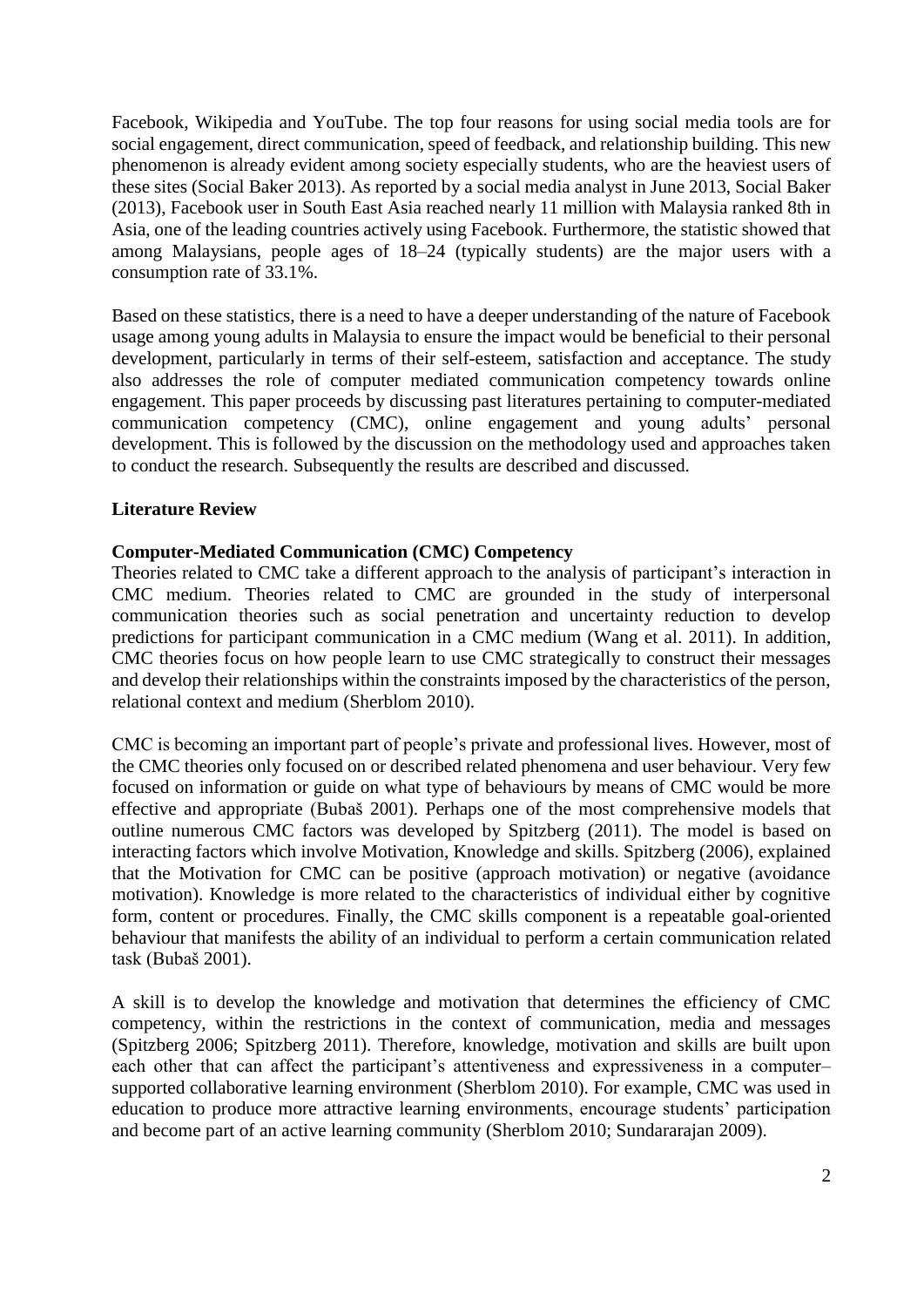The CMC outcomes are linked with the level of competence in the CMC interactions of a person (Harrison and Rainer 1996; Straus et al. 2001; Westmyer et al. 1998). For example, self-efficacy is the belief in one's ability to use CMC effectively, although it has also been defined as an "expectation of mastery" (Beckers and Schmidt 2001). Self-efficacy refers to individuals' beliefs in their ability to produce desired results (Wigfield et al. 2006), as well as to learn and perform (Bandura 1997). Self-efficacy has impact on learning for this belief in one's own ability influences one's choice of activities and effort (Schunk and Zimmerman 2006), influences engagement in the behaviours that are necessary to attain goals, influences academic interest and motivation (Bandura 1986; Bandura 1997); and influences growth of cognitive competencies and accomplished achievement (Pajares 1996; Zimmerman 2000). In the realm of CMC, two different forms of self-efficacy commonly discussed in the literature are computer self-efficacy and Internet self-efficacy. Computer self-efficacy is the extent that the individual perceives he or she may be using computer technology. Previous studies by Compeau and Higgins (1995), found that individuals who are aware of their ability to use computer technology are more likely to engage in behaviour of computer usage in the future when compared with people who do not have computer skills. While Internet Self-efficacy is the extent to which an individual perceives he or she can use the Internet. Early research on Internet self-efficacy (Nahl 1996; Nahl 1997) focused primarily on the creation of websites and the various behaviours that are necessary for creating websites. All of these would have impact to a person's achievement. Hence, it is important to understand the influences of each component in CMC on young adults' personal development.

## **Young Adults' Personal Development**

There are many impacts of SNS usage on young adults depending on the environment or context being studied. For example, in an educational environment, Kuh (2009) argued that student competency; in this case CMC is positively related to multiple desired outcomes of a college education (such as cognitive development, psychosocial development, self-esteem, locus of control, moral and ethical development, and persistence). Ellison et al. (2007) found that students with low self-esteem benefit from using SNS (Facebook) because they expand their social capital. Another study done by Kalpidou et al. (2011) indirectly supported this interpretation whereby they found that low self-esteemed students who use Facebook reported positive association with high scores of emotional and total adjustment in college.

Young adults spend their time online for social connections. For example, Sheldon (2008), Raacke and Bonds-Raacke (2008) and Pempek et al. (2009) found that they use Facebook to maintain relationships with people they already knew, to meet new people and to communicate information about their identity such as their political and religious beliefs. Individual who has Self-efficacy may use the social media to build, expand, and maintain their relationships with others (Olson et al. 2012). Those who possess Self-efficacy are the group of people who have a strong belief in their own capabilities. Therefore, these are the kind of people who will make an extra effort to socialize and share information with each other, thus enhancing the relationship to the next level. SNS provides a platform for individuals to cultivate strong relationships and explore their peer culture, to give and receive feedback and to seek and show affection, affirmation and acceptance (Ginsburg-Block et al. 2006). Thus being online would enable young adults to attain Acceptance among their connections.

There have been many studies that review the impacts of SNS on individuals. For example, Chen et al. (2010); and Suldo et al. (2006) found SNS have a positive psychological and contributor of young adults' academic performance (Besides the impact on academic performance, impact can also be observed in terms of satisfaction with university life. Young adults depend on their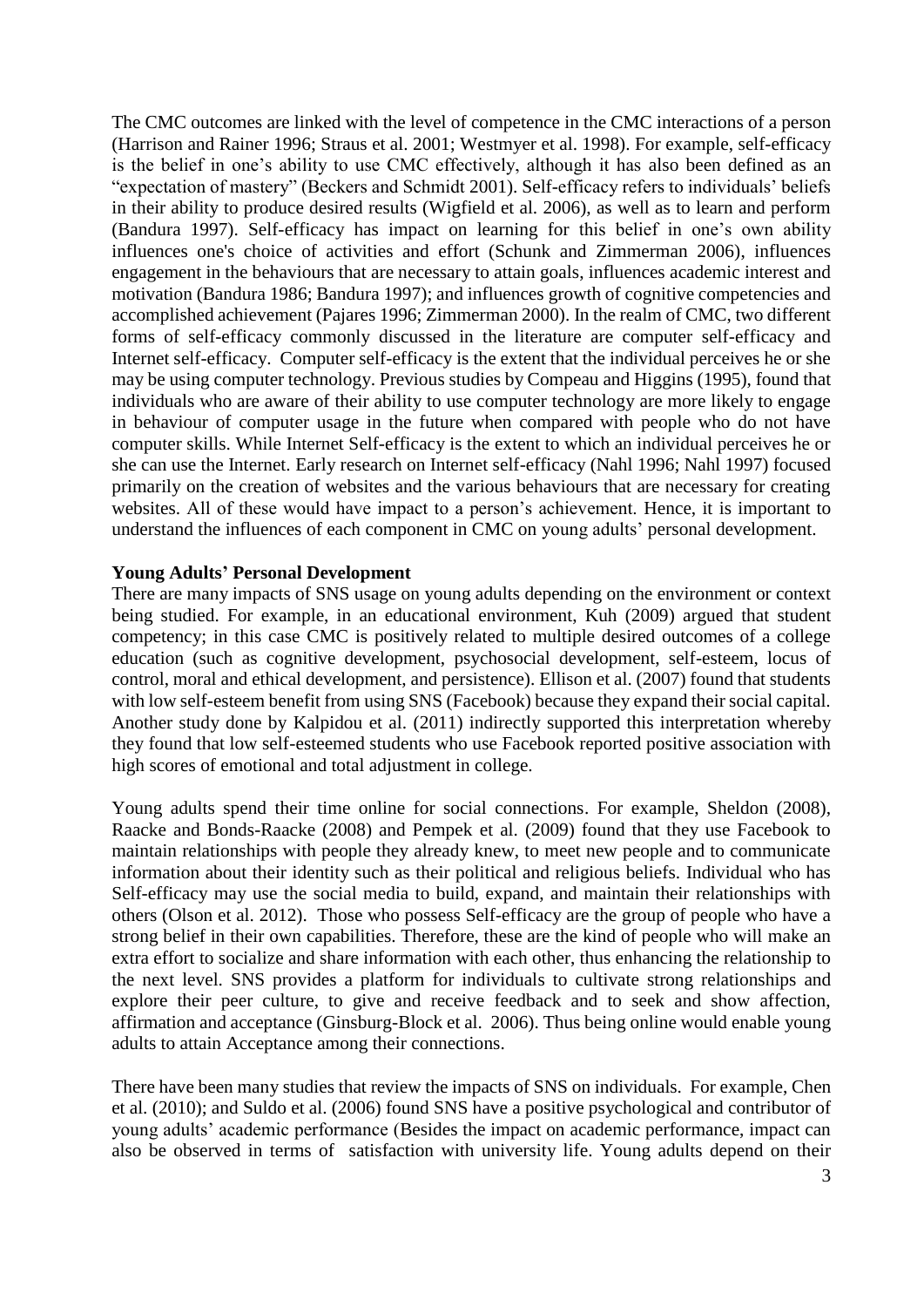relationships with parents, friends and colleagues (González et al. 2011; Chen et al. 2010). A study carried out in Sweden found that the usage of Facebook enhance satisfaction with university life among young adults who were mostly college students (Rouis et al. 2011). Another study conducted in an US academic institution suggested that Facebook is a valuable venue not only for creating new and maintaining old relationships, but also for being informed about social events that occur on campus (Kalpidou et al. 2011). The researchers believed that the relationship between social college adjustment and Facebook underlines the relationship between Facebook and a general satisfaction with university life among the young adults. Thus, the study focuses on three aspects of youth's personal development i.e. self-esteem, satisfaction with university life and acceptance in society.

#### **Online Engagement**

Online engagement (OE) is defined as website's ability to hold a visitor's attention or induce the visitor to participate with the website (Meares 2013). Some refer OE as the connections between students' engagement and students' learning, and how it can impact peer interactions, collaboration and knowledge creation (Bevelander et al. 2013). Student engagement represents the time and effort that the students invested in collaborative and educational activities (Kuh 2001), it is often linked with the achievement of positive student learning outcomes, such as critical thinking and individual student development (Carini et al. 2006; Kuh 1993).

Previous researchers found that among the social network users, 57% are between the ages of 18- 29 years old and they are likely to have profiles on multiple social media websites which they used for online engagement (Lenhart et al. 2010). A study on students online usage in 26 countries around the world done by QS Topuniversities.com in 2013 reported that more than 50% of respondents said they use five key social media networks which are Facebook, Twitter, YouTube, LinkedIn and Pinterest all the time (QS Topuniversities.com 2013). Out of these, Facebook which began as a social network site only for Harvard students in 2004 is the most popular applications used by students (Freiert 2007). Researchers found that between 85 and 99% of college students use Facebook (Jones and Fox 2009; Matney and Borland 2009). The recent data, collected by the EDUCAUSE Center for Applied Research (ECAR) from a sample of 36,950 students from 126 U.S. universities and one Canadian university, showed that of the 90% of students who use social networking websites, 97% said they used Facebook (Smith and Caruso 2010). Nonetheless, the younger students are more likely to report high usage of YouTube and Pinterest, while older respondents are more likely to report frequent use of LinkedIn (QS Topuniversities.com 2013). Thus, young adults spend their time being online to engage themselves using Facebook (QS Topuniversities.com 2013).

There are a few indicators that can be used to reflect online engagement especially in terms of Facebook usage (Ellison et al. 2007). In term of number of times and the amount of time spent daily on social media websites varied greatly among Facebook users (Pempek et al. 2009). In particular, young adults spent an average of 47 minutes a day on Facebook (Sheldon, 2008). However, it was found that older people, residing in Latin America and Africa from engineering and technology backgrounds are more likely to report spending 5+ hours online per day. Young adults who studied arts and humanities were found to be the least in terms of hours online per day which indicates that young adults in Latin America and Africa do not engage themselves heavily online (QS Topuniversities.com 2013). Previous researcher found that more than 50% of young adults go on a social networking site several times a day (Sheldon 2008) while in another study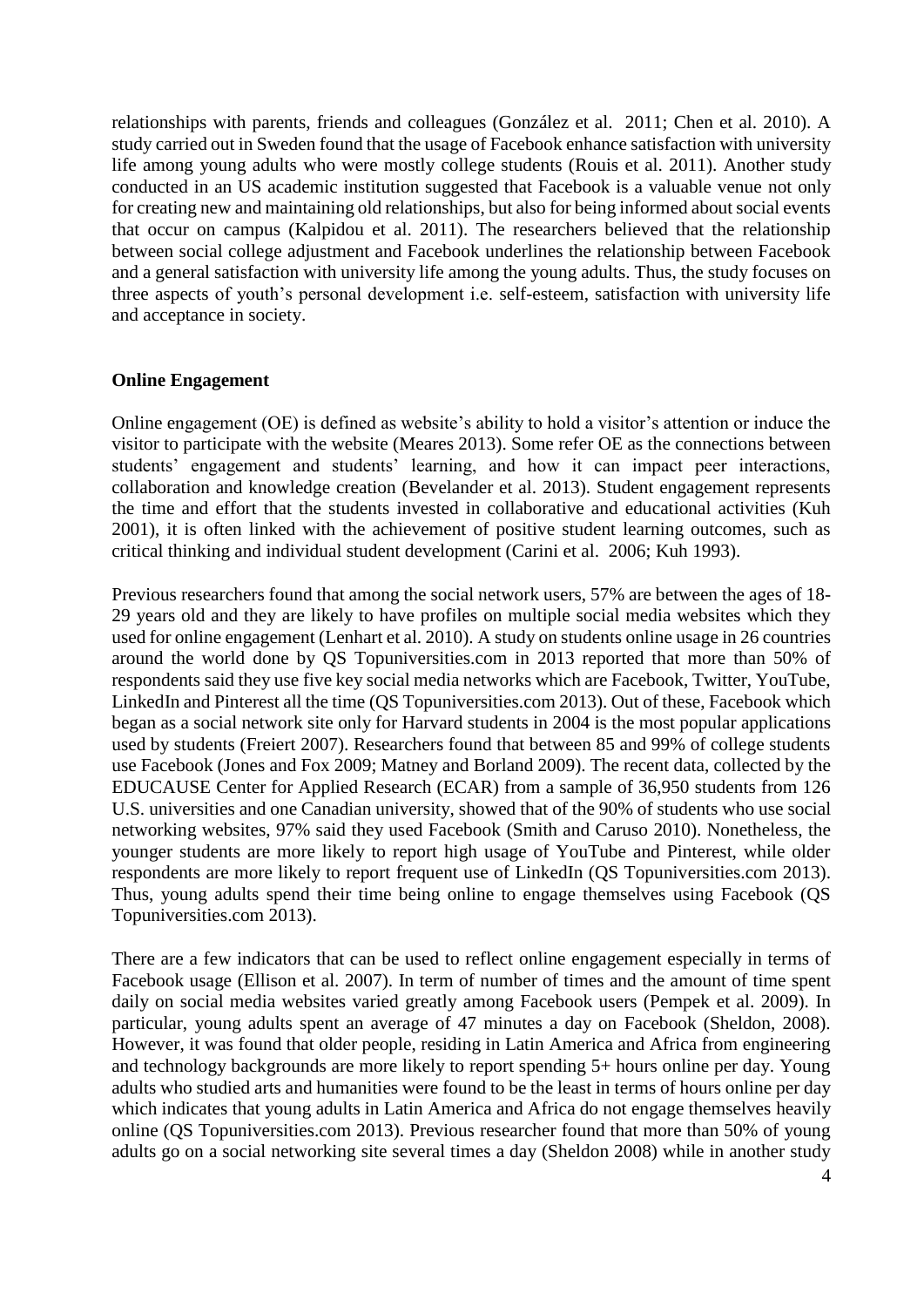done two years later, 82% of young adults reported logging into Facebook several times a day (Quan-Haase and Young 2010). Facebook usage can also be measured in terms of the number of "friends" a student have to measure the extent to which the person was actively engaged in Facebook activities (Ellison et al. 2007). On average, young adults had between 150 and 200 Facebook friends (Kalpidou et al. 2011).

# **Motivation and Personal Development**

Generally Motivation can be divided into extrinsic and intrinsic. Extrinsic motivation focuses on the goal-driven reasons, apart from its own sake, to commit an action, such as economic rewards or the performance of improvement (Lee et al. 2005). On the other hand, intrinsic motivation is to do an activity for its own sake, and could result in pleasure and inherent satisfaction from this activity (Lee et al. 2005). Motivation is important as the communicators tend to better activate their potential for effective communication (e.g. their related knowledge and skills). Thus it can be concluded that motivation represents the energizing component of competence performance, thus motivation in relation to CMC is defined as the ratio of approach to avoidance attitudes, beliefs and value (Spitzberg 2006).

Kim et al. (2010) reported that those who are highly concerned with relationships with others and their surrounding are motivated to enhance their social relationship and enjoying greater satisfaction by using SNSs. Higher non-social motivation may lead to greater time spent for Facebook usage per week. Orchard et al. (2014) studies showed that the strength of motivation to predict SNS usage in term of time spent per day seem to support logical assertions underlying each motivation. The following hypotheses were derived to examine the association between motivation competence factors on young adults' personal development.

- **H1**: Motivation positively affects Self-esteem
- **H2**: Motivation positively affects Satisfaction in University Life
- **H3**: Motivation positively affects Acceptance

# **Knowledge and Personal Development**

Knowledge is defined as the cognitive comprehension of content and procedural processes involved in conducting appropriate and effective interaction in the computer-mediated context. Knowledge is represented primarily as by cognitive characteristics reflecting construct planning, uncertainty reduction, familiarity, expertise and other indicator of comprehension (Spitzberg 2006). When technology use increases, knowledge and skills should increase. Knowledge consists of both content and procedural forms of Knowledge (Greene 1997). Generally, the more knowledgeable a person, the more motivated the person to use CMC. Eastin and LaRose (2000) and LaRose et al. (2001) stated that the more knowledgeable the person, the more motivated the person will be in the use of CMC experience. The following hypotheses were derived to examine the association between knowledge competence factors on young adults' personal development.

**H4**: Knowledge positively affects Self-esteem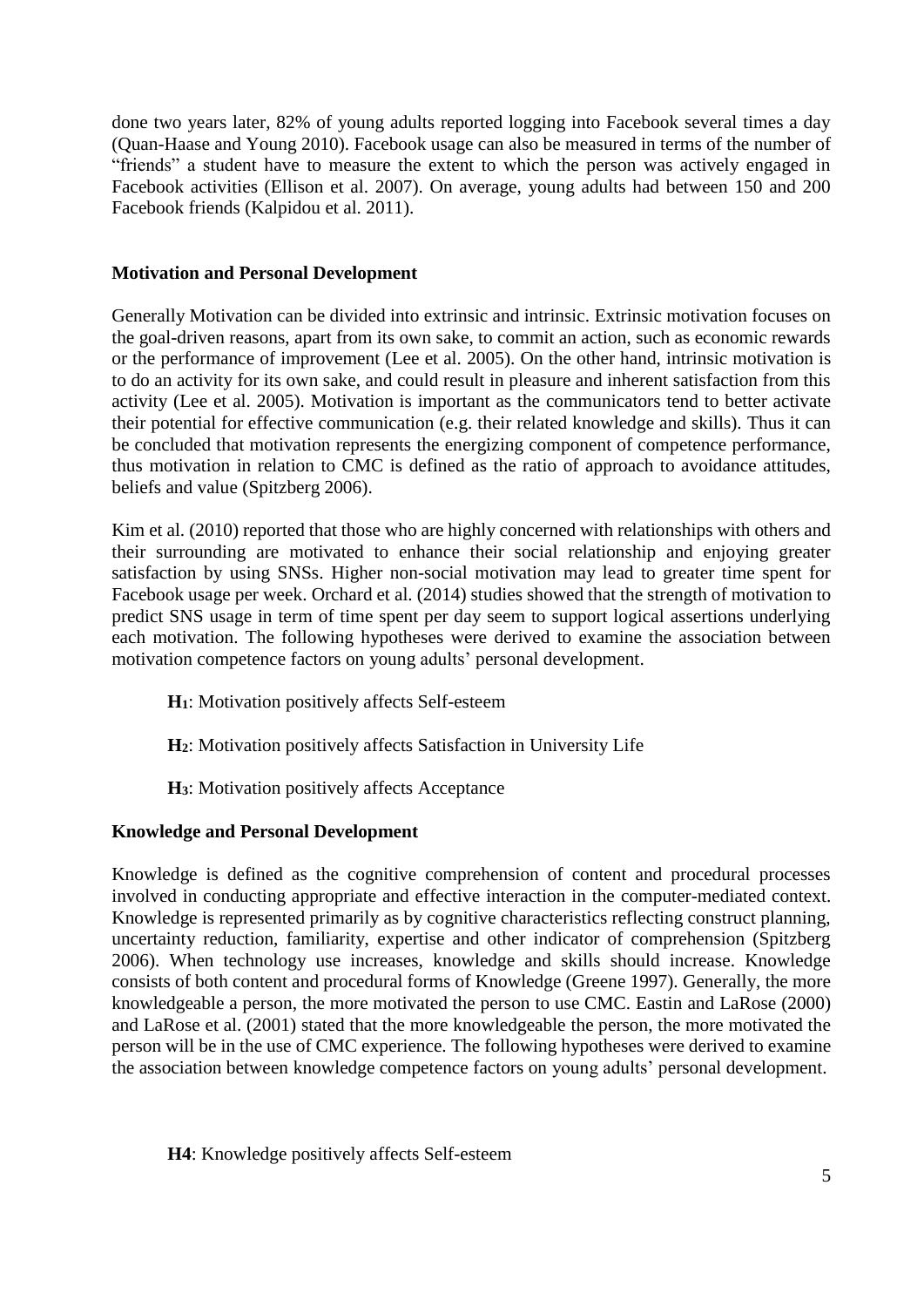- **H5**: Knowledge positively affects Satisfaction with University Life
- **H6**: Knowledge positively affects Acceptance

# **Self-Efficacy and Personal Development**

Self-efficacy is defined as confidence in their ability to successfully understand, navigate and evaluate online content (Eastin and LaRose 2005). A person with higher levels of Internet selfefficacy should have more favourable attitudes towards SNS (Ajzen and Sexton 1999). Selfefficacy also refers as the belief in one's capabilities to organize and execute the courses of action required to produce given attainments or one's believe in one's ability to succeed in a specific situation (Bandura 1997). In terms of CMC, self-efficacy is defined as one's ability to use CMC effectively (Beckers and Schmidt 2001).

Internet self-efficacy, need to belong and collective self-esteem have positive effects on attitudes towards SNS (Gangadharbatla 2008). Participants with higher self-efficacy are willing to adopt online service (Eastin 2002). Confidence to use the Internet positively influences the willingness to adopt and use SNS. Self-efficacy depends on several factors, inclusive of computer experience, time spent and physical limitation. Research by Peng et al. (2012), demonstrated that computer self-efficacy has effects on users intention to use (Peng et al. 2012). Thus, the following hypotheses were derived to examine the association between the Self-efficacy on young adults' personal development.

**H7**: Self-efficacy positively affects Self-esteem

**H8**: Self-efficacy positively affects Satisfaction in University Life

**H9**: Self-efficacy positively affects Acceptance

# **Competency, Online Engagement and Self-Esteem**

Self-esteem is defined as being "the subjective evaluation a person makes and maintains about himself or herself and the extent of belief in their capability, worth and significance, which is conveyed through their attitudes and verbal behavior" (Wilson et al. 2010). There is growing evidence that Internet use in general and SNS like Facebook, may be associated with a person's sense of self-worth and other measures of psychosocial development. The relationship between Facebook use and bridging social capital was greater for low self-esteem students (Ellison et al. 2007). Steinfield et al. (2008) found a stronger association between Facebook use and social capital for the lower self-esteem students compared to the higher self-esteem students.

[Pettijohn et al.](http://www.cyberpsychology.eu/view.php?cisloclanku=2012042901&article=1#authors) (2012) argued that more active Facebook users are those who have higher selfesteem in their relationships. The study by Zywica and Danowski (2008) showed that those who are extrovert and have high degree of self-esteem are more popular both offline and online on Facebook. On the other hand, the introverted ones have lower self-esteem and are less popular offline. Low self-esteem users may be trying to enhance their image while the high self-esteem users may be trying to protect their self-image popularity (Zywica and Danowski 2008). Mehdizadeh (2010) stated that there is a negative correlation between self-esteem and time spent on Facebook. This is consistent with finding found by Kalpidou et al. (2011), Pettijohn et al.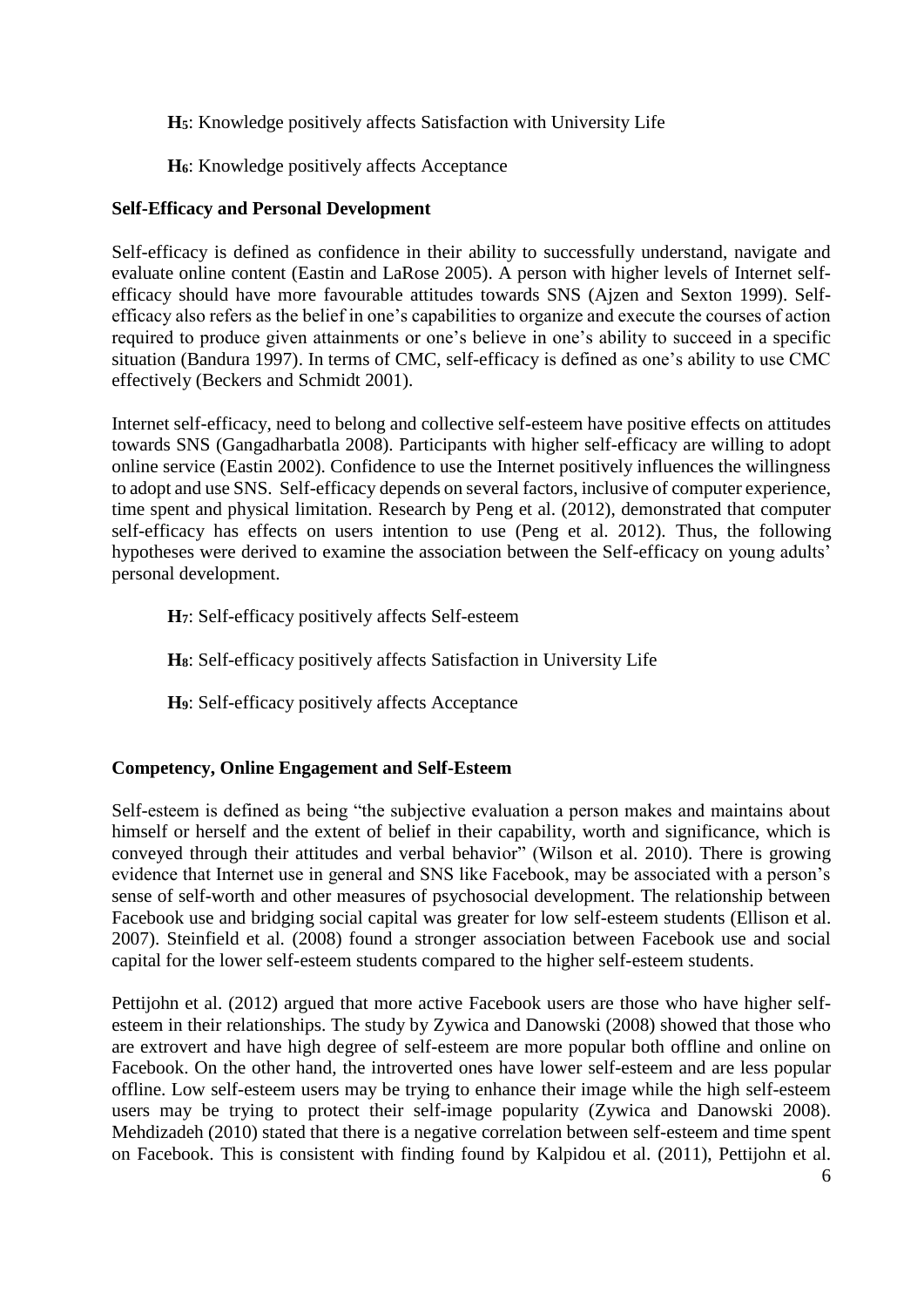(2012); and Steinfield et al. (2008). The following hypotheses were developed to analyze the impact of competency, mediated by online engagement on self-esteem.

**H10**: Online Engagement mediates the relationships between Motivation and Self-esteem.

**H13**: Online Engagement mediates the relationships between Knowledge and Self-esteem.

**H16**: Online Engagement mediates the relationships between Self-efficacy and Selfesteem.

# **Competency, Online Engagement and Satisfaction with University Life**

Online engagement is correlated with learners' sense of increased social belonging, and it is well established that learners who feel socially connected to their communities perform better (Greenhow et al. 2009). Through social networking, young adults can acquire attitudes, behavior, and knowledge for assuming a role in their communities such as universities, which can nurture their socialization. In turn, this socialization influences their performance. Jung et al. (2002) found that social interaction group outperformed the other groups and the collaborative interaction group expressed the highest level of satisfaction with their learning process. Social network sites users perceived a greater level of emotional support and companionship than the general Internet users (Hampton et al. 2011). SNS allows people to constantly keep in touch with current issues, perpetually have effectively communication and interaction with each other and they are able to enhance relationships. Peers have a strong effect and information individuals share/post have the ability to create positive emotions in others and accelerate the impact of positive change (Aaker and Smith 2010). They can provide informational social support that would facilitate other people's efficacy and ability to achieve goals. Interacting more on SNS elicits stronger feelings of support and satisfaction (Olson et al. 2012) more profoundly in the context of university life. Thus, the following hypotheses were developed to examine the impact of competency, mediated by online engagement on satisfaction with university life.

**H11**: Online Engagement mediates the relationships between Motivation and Satisfaction with University Life.

**H14**: Online Engagement mediates the relationships between Knowledge and Satisfaction with University Life.

**H17**: Online Engagement mediates the relationships between Self-efficacy and Satisfaction with University Life.

# **Competency, Online Engagement and Acceptance**

Developing and satisfying the relationship with peers is an important facet of socialization. Interaction with peers and developing strong ties will create social support and sense of belonging, which enable them to understand peer's interest, experience, and development of commonality and social acceptance from them (Yu et al. 2010). Social network provides a platform for individual to explore their peer culture, to give and receive feedback and to seek and show affection, affirmation and acceptance, which provide valuable learning opportunities. They are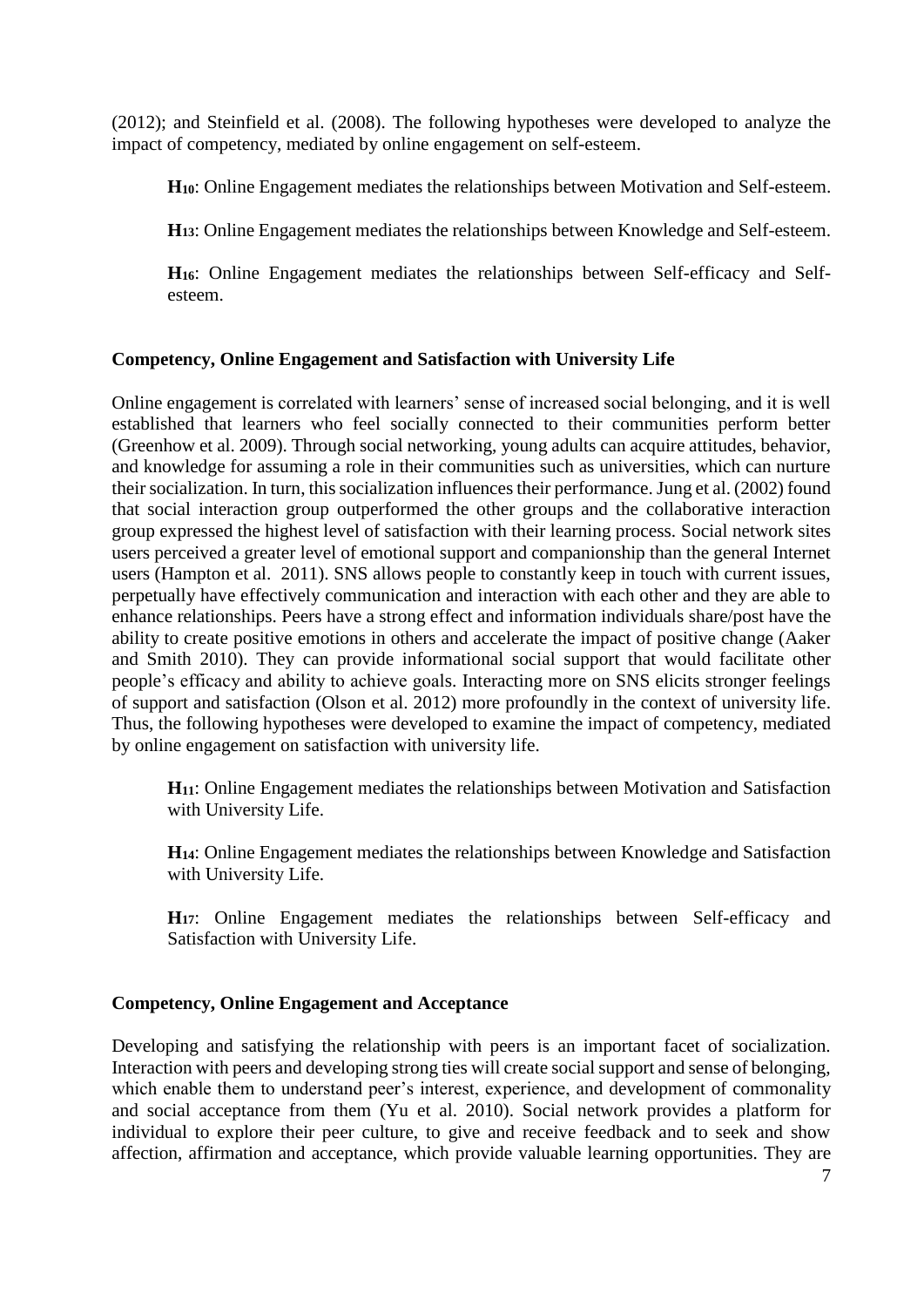exposed to a lot of information and resources, which are indicative of the learning potential that social network offers (Ünlüsoy et al. 2013). This process is consistence with the socio-cultural learning theories which suggest that learning occur as a result of interactions between cognition and culture when individual participate in the culturally defined activities with social others (Ünlüsoy et al. 2013). It has been said that the higher the Facebook usage, the lower the level of social acceptance (Kalpidou et al. 2011). This however has been refuted by some researchers whereby they found the opposite (Kirschner and Karpinski 2010). Therefore, the following hypotheses were developed to examine the impact of competency, mediated by online engagement on social acceptance.

**H12**: Online Engagement mediates the relationships between Motivation and social Acceptance.

**H15**: Online Engagement mediates the relationships between Knowledge and social Acceptance.

**H18**: Online Engagement mediates the relationships between Self-efficacy and social Acceptance.

Based on the discussion above, the following framework was proposed and used for this study (see Figure 1).

## **Figure 1: Research Framework**



#### **Methodology**

## **Sample and Procedure**

The survey questionnaire method was adopted to collect empirical data for the study. The survey questionnaire was administered to students in three public universities in Malaysia. It was distributed at the beginning of the class and collected at the end of the class. Permission to distribute the questionnaires was sought at the beginning of the semester from the respective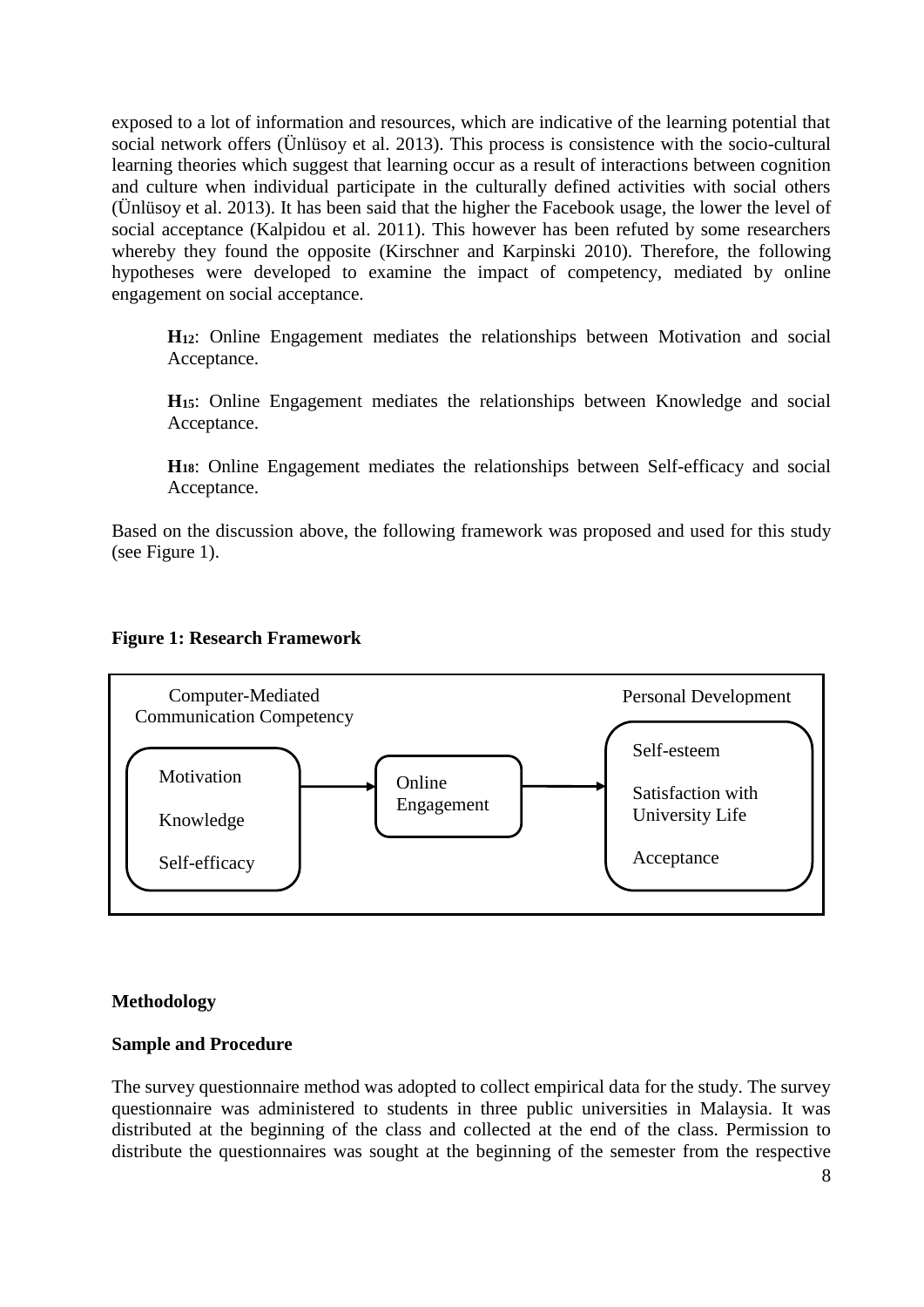lecturers that have agreed to help distribute the questionnaire. In total, 600 questionnaires were distributed and, after cleaning the data, a total of 548 questionnaires were considered clean (Hair et al. 2010) and thus used for data analyses. All the analyses were carried out using AMOS v21 and SPSS v.21.

## **Measurements**

We adopted measurements from past studies for all the variables of this study. Motivation, knowledge and self-efficacy were measured using 5, 5 and 8 items respectively adopted from Spitzberg (2006). Online engagement was measured using 5 items (Ross et al. 2009; Yu et al. 2010). Self-esteem was measured with 5 items adopted from Stenfield et al. (2008) and Yu et al. (2010). Satisfaction with university life and acceptance were measured using 4 and 5 items respectively adopted from Yu et al. (2010). The respondents were required to answer items for all the variables using a 5-point Likert scale ranging from  $1 =$  strongly disagree to  $5 =$  strongly agree. In addition, the respondents were asked to fill in their demographic profile (age, gender, and ethnicity) using categorical scales. Table 1 shows the items for measurements used in the study.

|     | <b>Items</b>                                                         | Coding          | <b>Construct</b>                 |
|-----|----------------------------------------------------------------------|-----------------|----------------------------------|
| 1.  | Facebook is part of my everyday activity.                            | US <sub>1</sub> |                                  |
| 2.  | I am proud to tell people I'm on Facebook.                           | US <sub>2</sub> | Online                           |
| 3.  | Facebook has become part of my daily life.                           | US <sub>3</sub> | Engagement<br>Ross et al. (2009) |
| 4.  | I feel I am part of the Facebook community.                          | US <sub>4</sub> | Yu et al. (2010)                 |
| 5.  | I would be upset if Facebook shut down.                              | US5             |                                  |
| 6.  | I enjoy communicating using Facebook.                                | MO1             |                                  |
| 7.  | I feel cool about using the Facebook to communicate with others.     | MO2             |                                  |
| 8.  | I am very motivated to use Facebook to communicate with others.      | MO <sub>3</sub> | Motivation<br>Spitzberg (2006)   |
| 9.  | I look forward to use Facebook to communicate to others.             | MO4             |                                  |
| 10. | Communicating through Facebook makes me calm                         | MO <sub>5</sub> |                                  |
| 11. | I am very good in communicating through Facebook.                    | KN1             |                                  |
| 12. | I am never at a loss for something to say on Facebook.               | KN <sub>2</sub> |                                  |
| 13. | I am very familiar with how to communicate through Facebook.         | KN3             | Knowledge<br>Spitzberg (2006)    |
| 14. | I always seem to know how to express myself on Facebook              | KN4             |                                  |
| 15. | I know how to post my messages on Facebook.                          | KN <sub>5</sub> |                                  |
| 16. | I don't feel very competent in learning and using Facebook.          | EF1             |                                  |
| 17. | I feel completely capable of using all of the Facebook applications. | EF <sub>2</sub> |                                  |
| 18. | I am confident I can use any new Facebook applications               | EF3             | Efficacy                         |
| 19. | I'm nervous when I have to use a new Facebook application.           | EF4             | Spitzberg (2006)                 |
| 20. | I find changes in Facebook applications very frustrating.            | EF5             |                                  |
| 21. | I quickly figure out how to use Facebook applications.               | EF <sub>6</sub> |                                  |

#### **Table 1: Items for Measurements**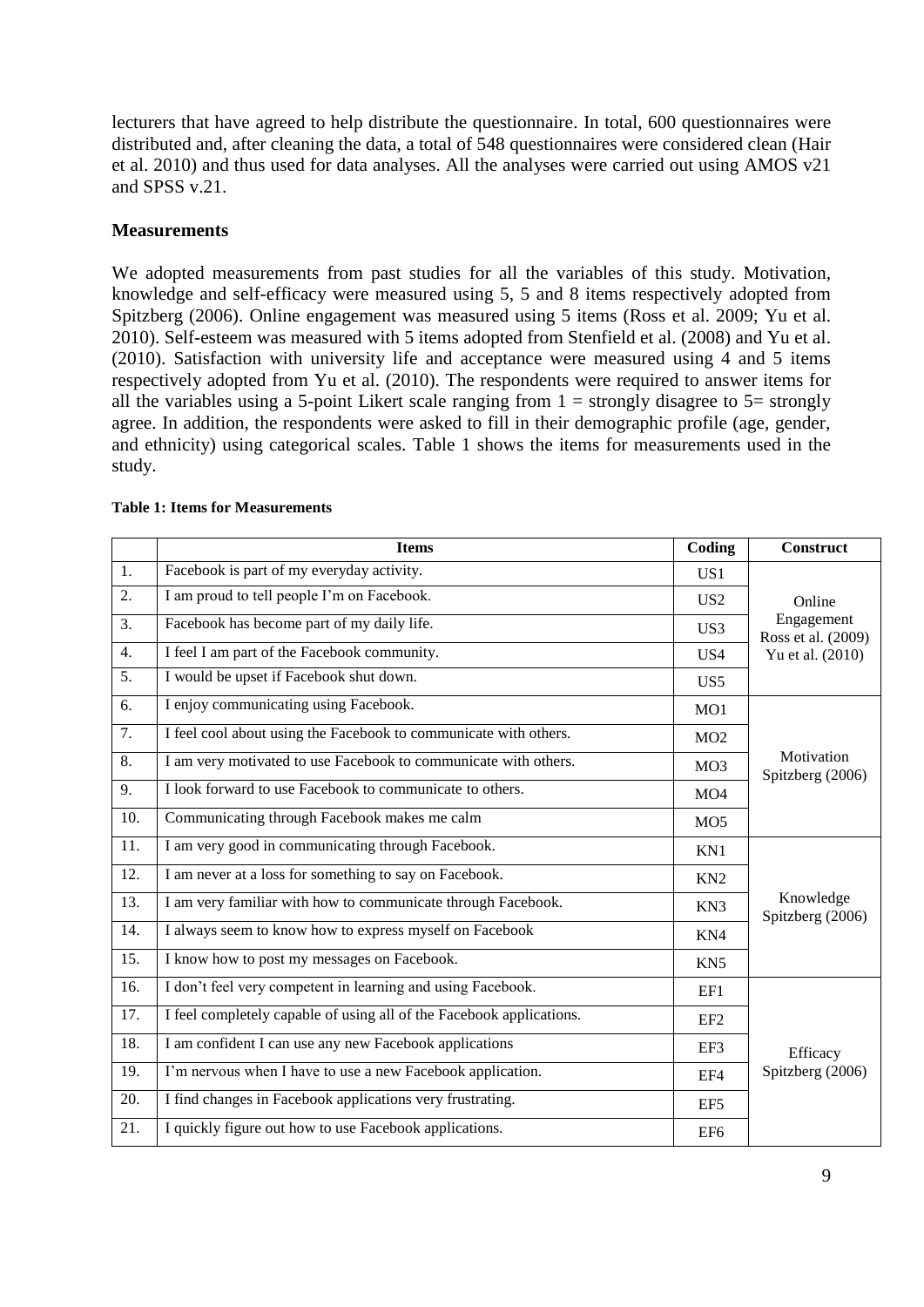| 22. | I know I can learn to use any new Facebook applications                                                                    | EF7             |                                     |
|-----|----------------------------------------------------------------------------------------------------------------------------|-----------------|-------------------------------------|
| 23. | If a Facebook application isn't user friendly, I'm likely not to use it.                                                   | EF8             |                                     |
| 24. | The friendships developed at my University have been personally satisfying.                                                | A1              |                                     |
| 25. | I feel comfortable around other students in the University.                                                                | A2              |                                     |
| 26. | The students in my cohort seem to accept me as one of them.                                                                | A <sub>3</sub>  | Acceptance<br>Yu et al.             |
| 27. | My interpersonal relationship with other students has a positive influence on my<br>intellectual growth.                   | A4              | (2010)                              |
| 28. | My interpersonal relationship with other students has a positive influence on my<br>personal growth, values and attitudes. | A <sub>5</sub>  |                                     |
| 29. | I feel that I have a number of good qualities.                                                                             | SE <sub>1</sub> |                                     |
| 30. | I feel that I'm a person of worth.                                                                                         | SE <sub>2</sub> | Self-esteem<br>Stenfield et al.     |
| 31. | I am able to do things as well as most other people.                                                                       | SE <sub>3</sub> | (2008)                              |
| 32. | I take a positive attitude towards myself.                                                                                 | SE <sub>4</sub> | Yu et al.<br>(2010)                 |
| 33. | On the whole, I am satisfied with myself.                                                                                  | SE <sub>5</sub> |                                     |
| 34. | In most ways my life at my University is close to my ideal.                                                                | SU <sub>1</sub> |                                     |
| 35. | The condition of my life at my University is excellent.                                                                    | SU <sub>2</sub> | Satisfaction with                   |
| 36. | So far I have gotten the important things I want at my University.                                                         | SU <sub>3</sub> | University life<br>Yu et al. (2010) |
| 37. | I am satisfied with my life at my University.                                                                              | SU <sub>4</sub> |                                     |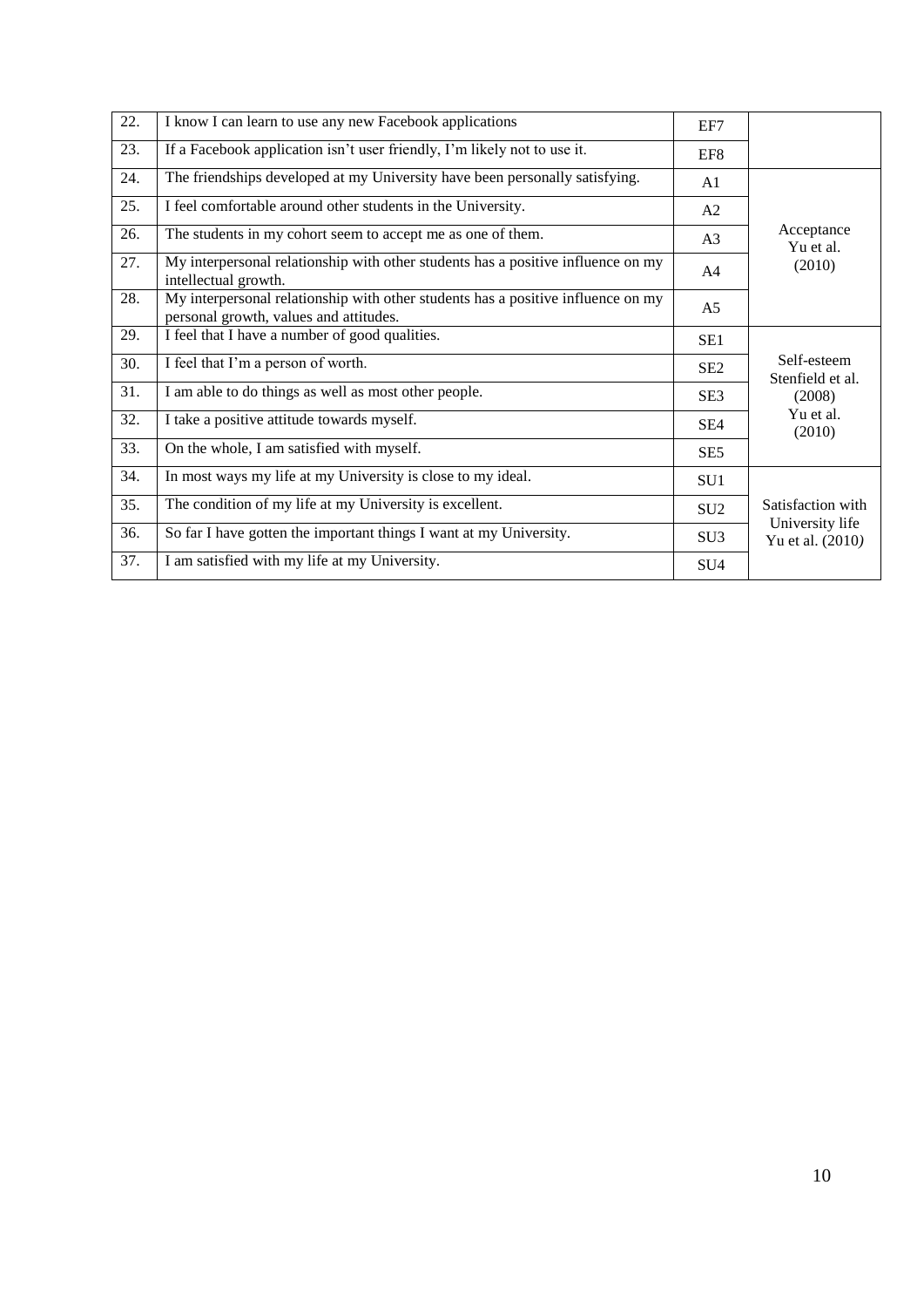# **Data Analysis and Results**

## **Respondents' Profile**

Students from three Malaysian universities participated in this study. Table 2 below shows that a majority (52.7%) of the students approached for this study had more than 500 Facebook friends. Most students (52.6%) had been using Facebook for 3-4 years while 26.3% had been using for an even longer period of 5-6 years. This illustrates that the respondents are very well versed on the impact online engagement in their life. A majority 66.6% of the users used Facebook for 0-3 hours daily while another 23.9% used for 4-6 hours daily. Most of the students surveyed (83%) were 20-24 years old while 10% were 25-29 years old. On a 4-point scale, a majority of students (50.4%) stated that they obtained CGPA 3 to 3.49 while 30.5% scored CGPA 2.50 to 2.99. In total, 65% of the students were female while 35% were male. The majority of them were Malays (61.9%), 18.4% were Chinese, 0.9% were Indians while 18.8 % of the responding students described themselves as "others".

| <b>Variable</b>                          | <b>Categories</b> | Frequency        | <b>Percent</b> |
|------------------------------------------|-------------------|------------------|----------------|
|                                          | Less than 100     | $\overline{24}$  | 4.4            |
|                                          | 65<br>101-200     |                  | 11.9           |
| <b>No. of Facebook</b>                   | 201-300           | 47               | 8.6            |
| <b>Friends</b>                           | 301-400           | 57               |                |
|                                          | 401-500           | 66               | 12.0           |
|                                          | more than 500     | 289              | 52.7           |
|                                          | Less than 1 year  | 16               | 2.9            |
|                                          | 1-2 years         | 44               | 8.0            |
| <b>Time period</b><br>using Facebook     | 3-4 years         | 288              | 52.6           |
|                                          | 5-6 years         | 144              | 26.3           |
|                                          | More than 6 years | 56               | 10.2           |
|                                          | $0 - 3$           | $\overline{365}$ | 66.6           |
| <b>Daily Facebook</b>                    | $4 - 6$           | 131              | 23.9           |
| use in hours                             | $7-10$            | 40               | 7.3            |
|                                          | More than 10      | 12               | 2.2            |
|                                          | $20 - 24$         | 455              | 83.0           |
|                                          | 25-29             | 55               | 10.0           |
| <b>Respondent Age</b>                    | 30-34             | 24               | 4.4            |
|                                          | 35-40             | 10               | 1.8            |
|                                          | 41 and above      | $\overline{4}$   | .7             |
|                                          | Below 2           | $\overline{2}$   | .4             |
|                                          | $2.01 - 2.49$     | 24               | 4.4            |
| <b>Respondent</b><br><b>Current CGPA</b> | $2.50 - 2.99$     | 167              | 30.5           |
|                                          | $3.00 - 3.49$     | 276              | 50.4           |
|                                          | $3.50 - 4.00$     | 79               | 14.4           |
| Gender                                   | Male              | 192              | 35.0           |
|                                          | Female            | 356              | 65.0           |
|                                          | Malay             | 339              | 61.9           |
| <b>Ethnicity</b>                         | Chinese           | 101              | 18.4           |
|                                          | Indian            | 5                | .9             |
|                                          | Others            | 103              | 18.8           |

|  | Table 2: Demographic Characteristics of Respondents ( $n = 548$ ) |  |
|--|-------------------------------------------------------------------|--|
|--|-------------------------------------------------------------------|--|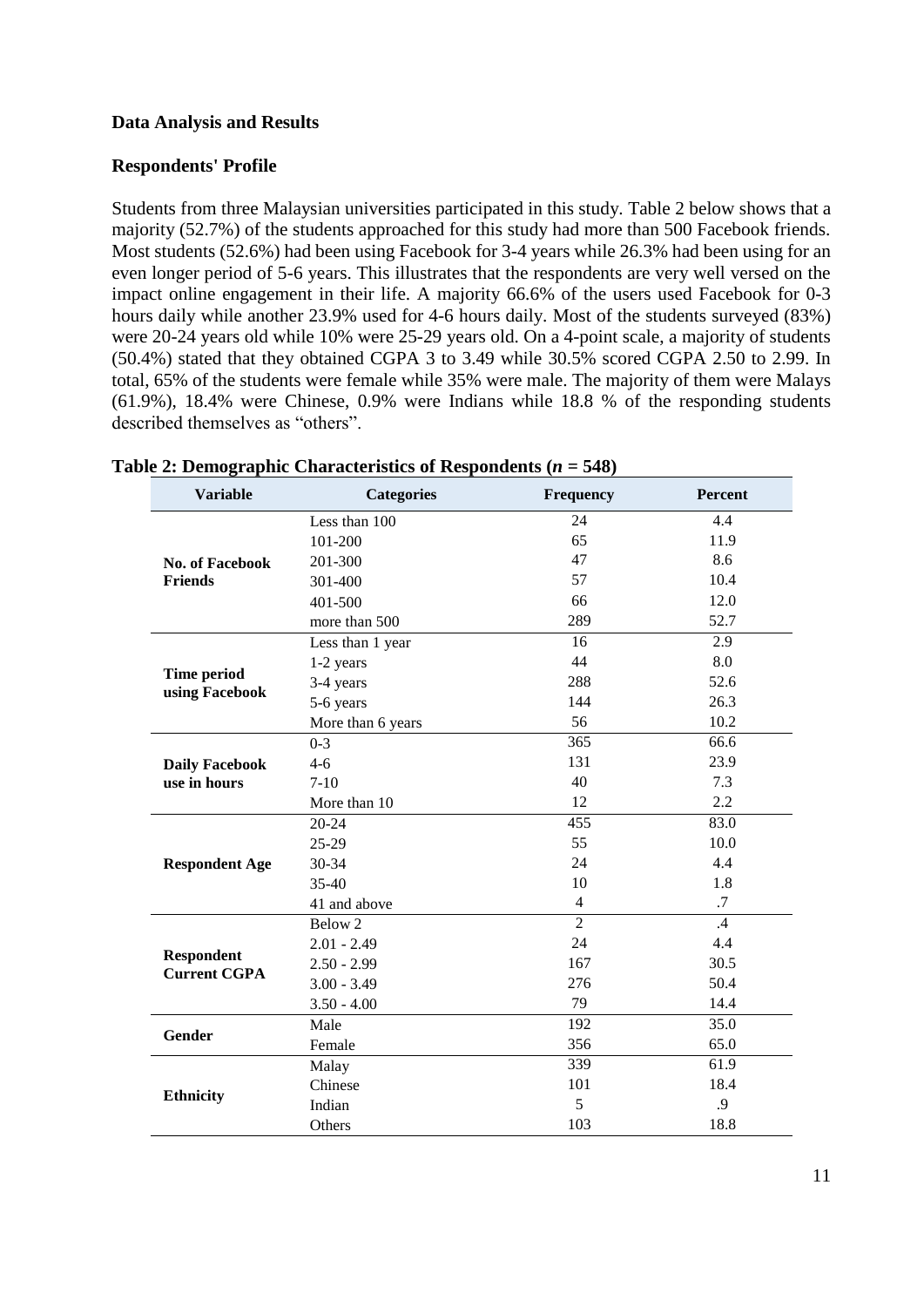# **Confirmatory Factor Analysis**

We assessed the validity and reliability of the measures by submitting them to a confirmatory factor analysis (CFA) via AMOS v.21. Thirty-six (36) items measuring all the variables of this study were entered in the initial CFA. As shown in Figure 2 below, a good model fit was not obtained: CMIN/DF = 2.83; CFI = .887; RMSEA = .040. Based on low factor loadings of items and modification indices, items were removed from the model and model fit was reassessed in the revised model. The revised model (Figure 3) fitted the data acceptably: CMIN/DF =  $2.40$ ;  $CFI = .945$ ; RMSEA = .035. This revised model was retained as the final model.

# **Figure 2: Initial Model**

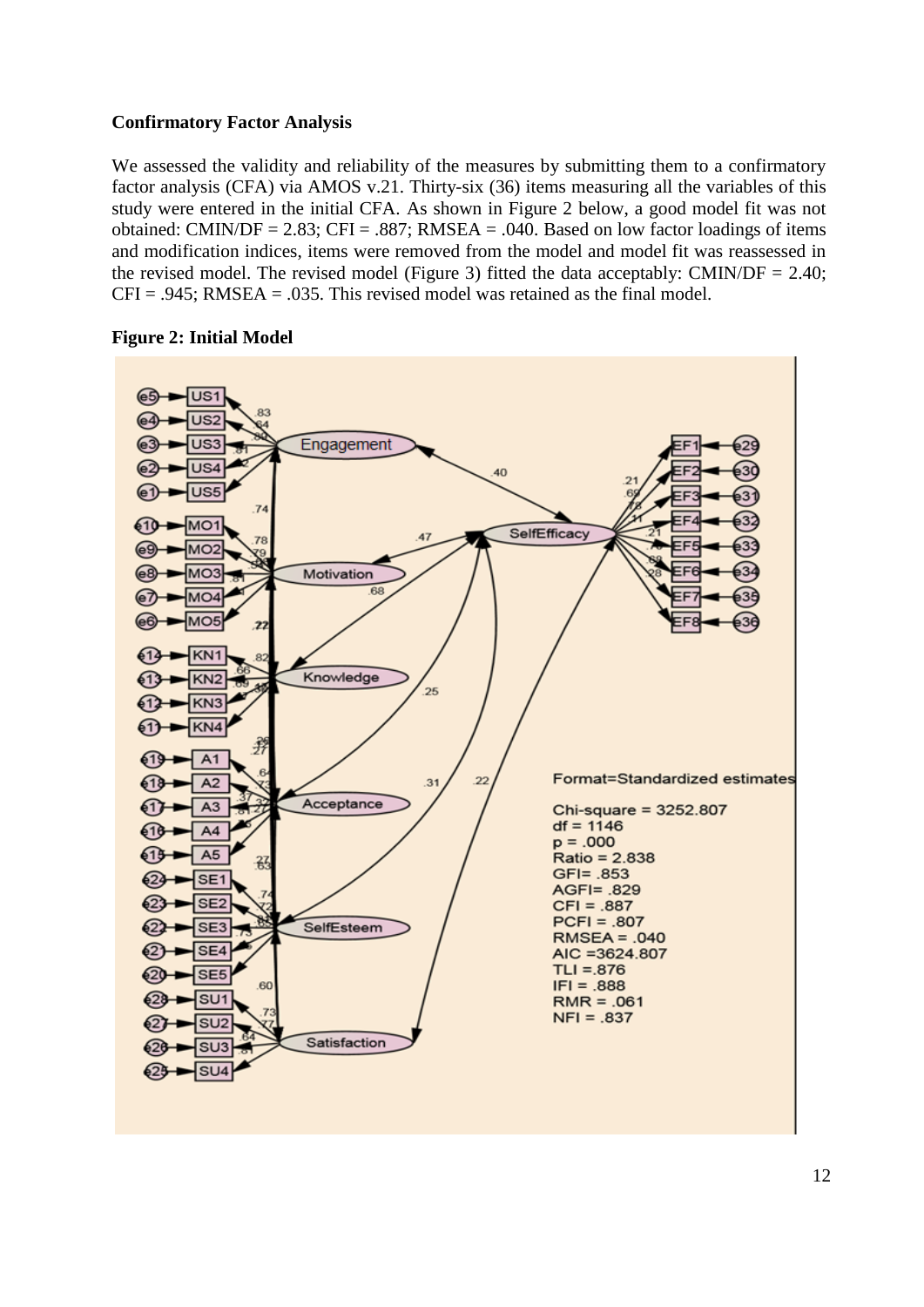**Figure 3: Final Model**

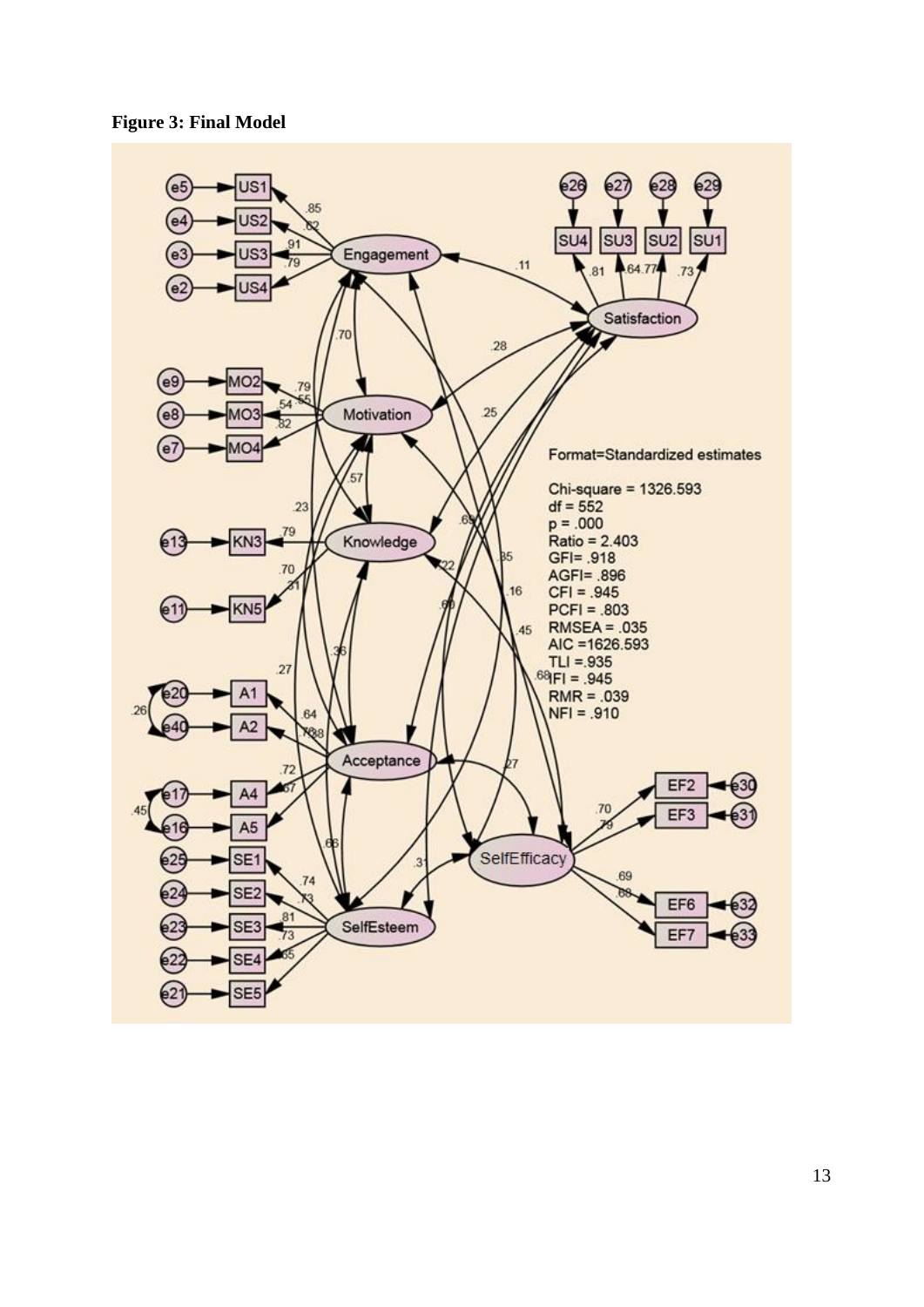Convergent validity and discriminant validity of the variables was assessed. As Table 3 below shows, Maximum Shared Squared Variance (MSV) and Average Shared Squared Variance (ASV) are less than Average Variance Extracted (AVE) for all the variables, providing evidence of discriminant validity of the variables (Hair et al. 2010). Similarly, Composite Reliability (CR) for all the variables of this study is greater than AVE and AVE is 0.5 or greater for all the variables, indicating convergent validity of the variables (Hair et al., 2010). In addition, CR for all the variables is greater than 0.7 while factor loadings of all the items are above the cutoff point of 0.5. This provides evidence of unidimensionality of the variables and reliability of the measures used in this study (Hair et al. 2010).

| <b>Dimensions</b>                                  | <b>Items</b>                                                             | CR    | <b>AVE</b> | <b>ASV</b> | <b>MSV</b> |
|----------------------------------------------------|--------------------------------------------------------------------------|-------|------------|------------|------------|
| <b>Satisfaction with</b><br><b>University Life</b> | SU <sub>1</sub><br>SU <sub>2</sub><br>SU <sub>3</sub><br>SU <sub>4</sub> | 0.828 | 0.549      | 0.174      | 0.480      |
| <b>Online Engagement</b>                           | US1<br>US <sub>2</sub><br>US3<br>US4                                     | 0.874 | 0.638      | 0.166      | 0.487      |
| <b>Motivation</b>                                  | MO2<br>MO <sub>3</sub><br>MO <sub>4</sub>                                | 0.766 | 0.530      | 0.210      | 0.487      |
| Knowledge                                          | KN3<br>KN <sub>5</sub>                                                   | 0.715 | 0.557      | 0.236      | 0.465      |
| Acceptance                                         | A1<br>A2<br>A4<br>A <sub>5</sub>                                         | 0.792 | 0.50       | 0.211      | 0.480      |
| Self-esteem                                        | SE1<br>SE <sub>2</sub><br>SE <sub>3</sub><br>SE4<br>SE <sub>5</sub>      | 0.854 | 0.539      | 0.190      | 0.438      |
| Self-efficacy                                      | EF <sub>2</sub><br>EF3<br>EF <sub>6</sub><br>EF7                         | 0.807 | 0.512      | 0.167      | 0.465      |

#### **Table 3: Discriminant Validity, Convergent Validity and Reliability of Measures**

## **Descriptive Statistics, Correlations and Reliability**

A correlation analysis of the variables used in this study was conducted to explore associations among them. Table 4 below shows that motivation correlates positively with knowledge (*r* =.487; *p*<.01), self-efficacy (*r* =.410; *p*<.01), online engagement (*r* =.658; *p*<.01), self-esteem (*r* =.253;  $p$ <.01), satisfaction with university life ( $r = 0.289$ ;  $p$ <.01) and acceptance ( $r = 0.293$ ;  $p$ <.01). Selfefficacy positively correlated with knowledge  $(r = .520; p < .01)$ , online engagement  $(r = .485;$  $p<01$ , self-esteem ( $r = 0.289$ ;  $p<01$ ), satisfaction with university life ( $r = 0.228$ ;  $p<01$ ), and acceptance  $(r = 0.317; p < 0.01)$ . Online engagement positively correlated with self-efficacy  $(r = 0.317; p < 0.01)$ . .360;  $p<.01$ ), self-esteem ( $r = 0.213$ ;  $p<.01$ ), satisfaction with university life ( $r = 0.246$ ;  $p<.01$ ) and acceptance  $(r = .254; p < .01)$ . Self-esteem correlated positively with online engagement  $(r = .200;$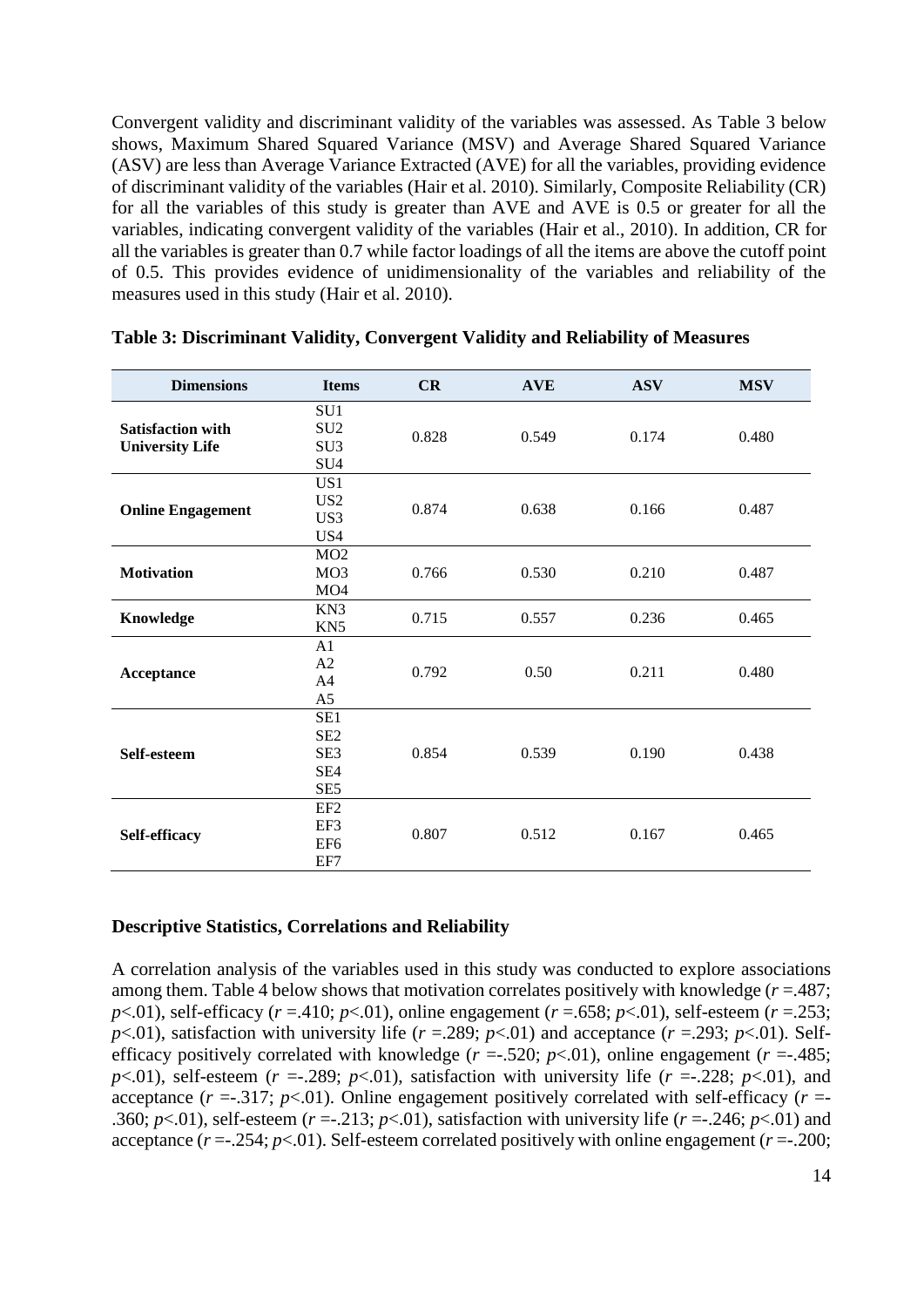*p*<.01), satisfaction with university life (*r* =-.177; *p*<.01) and acceptance (*r* =-.318; *p*<.01). Also, satisfaction with university life correlated positively with self-esteem  $(r = .505; p < .01)$  and acceptance  $(r = .504; p < .01)$ . Lastly, acceptance correlated positively with satisfaction with university life  $(r = .553; p < .01)$ . Table 3 below also shows the mean and standard deviation of the variables. Reliability coefficients, provided in the parentheses, suggest that the measures used in this study are reliable and internally consistent (Hair et al. 2010).

|                                                            | <b>Mean</b> | <b>SD</b> | 1         | $\overline{2}$ | 3         | $\boldsymbol{4}$ | 5         | 6         | 7     |
|------------------------------------------------------------|-------------|-----------|-----------|----------------|-----------|------------------|-----------|-----------|-------|
| Motivation (1)                                             | 3.32        | 0.87      | (.85)     |                |           |                  |           |           |       |
| Knowledge (2)                                              | 3.61        | 0.85      | $.487**$  | (.70)          |           |                  |           |           |       |
| Self-efficacy (3)                                          | 3.33        | 0.79      | $.410**$  | $.520**$       | (.80)     |                  |           |           |       |
| Online Engagement (4)                                      | 3.26        | 0.97      | $.658**$  | $.485***$      | $.360**$  | (.87)            |           |           |       |
| Self-esteem (5)                                            | 3.86        | 0.61      | $.253***$ | $.289***$      | $.213***$ | $.200**$         | (.83)     |           |       |
| Satisfaction with University Life<br>(6)                   | 3.62        | 0.69      | $.289**$  | $.228***$      | $.246**$  | $.177***$        | $.505***$ | (.84)     |       |
| Acceptance (7)                                             | 3.85        | 0.65      | $.293***$ | $.317***$      | $.254***$ | $.318***$        | $.504***$ | $.553***$ | (.83) |
| **Correlation is significant at the 0.01 level (2-tailed). |             |           |           |                |           |                  |           |           |       |

# **Table 4: Descriptive Statistics and Correlations**

*Cronbach's Aplha in parenthesis*

#### **Structural Model**

A structural model was developed to test the hypothesis of the study (see Figure 2 and Figure 3). A good model fit was observed for this model: CMIN/DF =  $3.25$ ; CFI =  $.908$ ; RMSEA =  $.064$ . As Table 5 shows, Motivation was found to positively predict self-esteem ( $\beta$ =0.135; *p*<.01), satisfaction with university life (β=0.207; *p*<.01) and acceptance (β=0.164; *p*<.01), thus providing support for H1, H2 and H3. Similarly knowledge was found to positively predict self-esteem ( $\beta$ =0.193; *p*<.01) and acceptance ( $\beta$ =0.192; *p*<.01) thus supporting H4, H6. However, a significant relation was not found between knowledge and satisfaction with university life ( $\beta$ =0. 06; *p>*. 05); hence H5 is not supported. Also, self-efficacy was found to positively predict satisfaction with university life ( $\beta$ =0.13; *p*<.01), however, self-efficacy did not relate significantly to self-esteem (β=0.056;  $p > 0.05$ ) and acceptance (β=0.082;  $p > 0.05$ ). Hence H7 and H9 are not supported while H8 is supported in this study.

#### **Table 5: Results of Hypothesis Testing**

| Relationship                                | <b>Direct without</b> | Direct with  | <b>Indirect</b> | <b>Results</b>           |
|---------------------------------------------|-----------------------|--------------|-----------------|--------------------------|
|                                             | Mediator*             | Mediator*    |                 |                          |
| $Motivation > Self-esteem$                  | 0.135(0.004)          | 0.139(0.014) | 0.899           | No Mediation             |
| Motivation $\geq$ Satisfaction              | 0.207(0.000)          | 0.243(0.000) | 0.319           | No Mediation             |
| Motivation > Acceptance                     | 0.164(0.000)          | 0.076(0.169) | 0.006           | <b>Full Mediation</b>    |
| $Knowledge > Self-esteem$                   | 0.193(0.000)          | 0.195(0.000) | 0.891           | No Mediation             |
| Knowledge > Satisfaction                    | 0.06(0.236)           | 0.073(0.156) | 0.279           | No Mediation             |
| Knowledge > Acceptance                      | 0.192(0.000)          | 0.159(0.002) | 0.004           | <b>Partial Mediation</b> |
| $Self\text{-efficacy} > Self\text{-}esteem$ | 0.056(0.244)          | 0.057(0.243) | 0.687           | No Mediation             |
| $Self\text{-efficacy} > Satisfacation$      | 0.13(0.007)           | 0.131(0.007) | 0.316           | No Mediation             |
| $Self\text{-efficacy} > Acceptance$         | 0.087(0.069)          | 0.082(0.083) | 0.340           | No Mediation             |
| *Online Engagement                          |                       |              |                 |                          |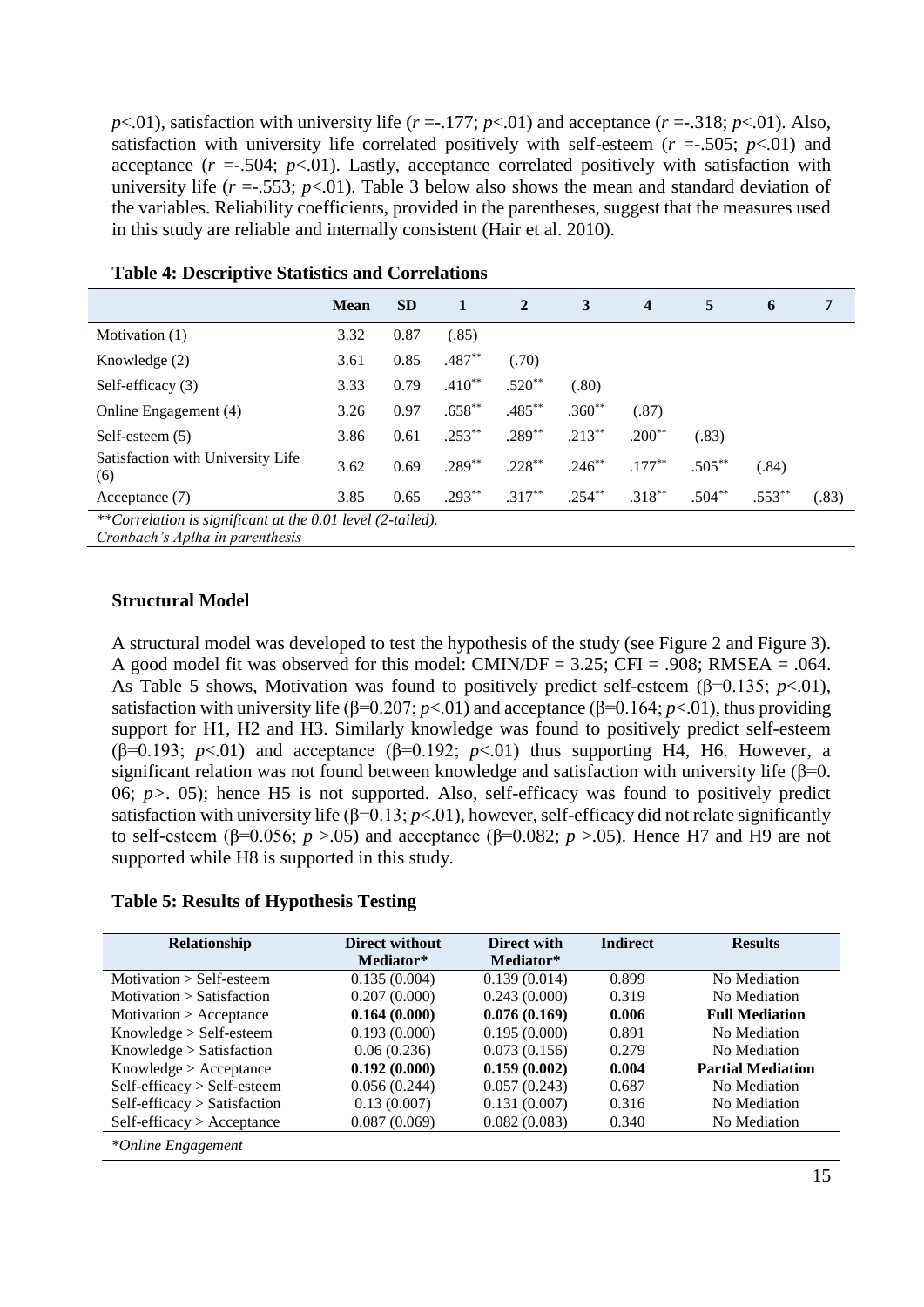This study involved testing the mediating role of online engagement in the predictor-outcome relationships. We used the Baron and Kenny (1986) approach and the bootstrapping method to investigate the mediating effects. As Table 5 above shows online engagement fully mediates the relationship between motivation and acceptance. Online engagement was also found to mediate the relationship between knowedge and acceptance. Online engagement was not found to mediate other predictor-outcome relationships studies in this research. Both the approaches confirmed these results. As a result, H12 and H15 are supported while H10, H11, H13, H14, H16, H17, H18 are not supported. Table 6 below summarizes these findings.

|                                              | <b>Hypotheses</b>                                                                                                                                                                                        | <b>Result</b>                                                                |
|----------------------------------------------|----------------------------------------------------------------------------------------------------------------------------------------------------------------------------------------------------------|------------------------------------------------------------------------------|
| H1<br>H2<br>H <sub>3</sub><br>H <sub>4</sub> | Motivation positively affects Self-esteem.<br>Motivation positively affects Satisfaction with University Life.<br>Motivation positively affects Acceptance.<br>Knowledge positively affects Self-esteem. | <b>Supported</b><br><b>Supported</b><br><b>Supported</b><br><b>Supported</b> |
| H <sub>5</sub>                               | Knowledge positively affects Satisfaction with University Life.                                                                                                                                          | <b>Not</b><br>Supported                                                      |
| H <sub>6</sub><br>H7<br>H8                   | Knowledge positively affects Acceptance.<br>Self-Efficacy positively affects Self-esteem.<br>Self-Efficacy positively affects Satisfaction with University Life.                                         | <b>Supported</b><br><b>Not</b><br>Supported<br><b>Supported</b>              |
| H <sup>9</sup>                               | Self-Efficacy positively affects Acceptance.                                                                                                                                                             | <b>Not</b><br>Supported                                                      |
| H10                                          | Online Engagement mediates the relationship between Motivation and Self-<br>esteem.<br>Online Engagement mediates the relationship between Motivation and Satisfaction                                   | <b>Not</b><br>Supported<br><b>Not</b>                                        |
| H11                                          | with University Life.<br>Online Engagement mediates the relationship between Motivation and                                                                                                              | Supported                                                                    |
| H <sub>12</sub>                              | Acceptance.<br>Online Engagement mediates the relationship between Knowledge and Self-                                                                                                                   | <b>Supported</b><br><b>Not</b>                                               |
| H <sub>13</sub><br>H <sub>14</sub>           | esteem.<br>Online Engagement mediates the relationship between Knowledge and Satisfaction<br>with University Life.                                                                                       | Supported<br><b>Not</b><br>Supported                                         |
| H15                                          | Online Engagement mediates the relationship between Knowledge<br>and<br>Acceptance.                                                                                                                      | <b>Supported</b>                                                             |
| H <sub>16</sub>                              | Online Engagement mediates the relationship between Efficacy and Self-esteem.                                                                                                                            | <b>Not</b><br>Supported                                                      |
| H <sub>17</sub>                              | Online Engagement mediates the relationship between Efficacy and Satisfaction<br>with University Life.                                                                                                   | <b>Not</b><br>Supported                                                      |
| H <sub>18</sub>                              | Online Engagement mediates the relationship between Efficacy and Acceptance.                                                                                                                             | <b>Not</b><br>Supported                                                      |

#### **Table 6: Summary of Findings**

#### **Conclusion**

The study found that computer-mediated communication competency (motivation, self-efficacy and knowledge) affects the personal development (acceptance, satisfaction with university life and self-esteem) of the young adults. In specific, motivation affects self-esteem, satisfaction with university life and acceptance. The second component of the CMC competency that is knowledge affects two components of the personal development namely the self-esteem and acceptance while the third component of CMC competency, which is self-efficacy only affects satisfaction with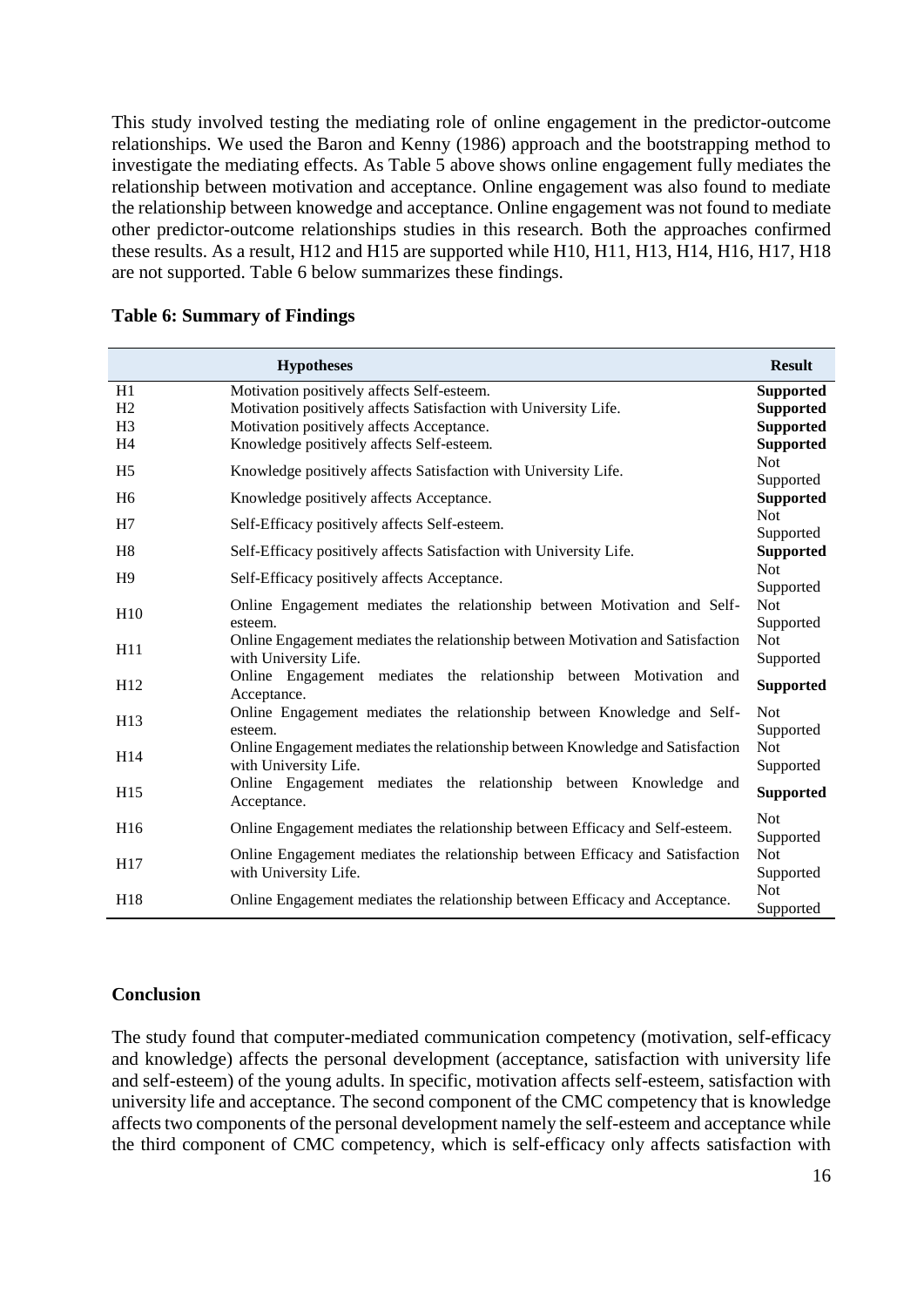university life. Thus, the young adults showed that their personal development is affected by their ability to communicate using computers. This is similar to the studies done by Eastin and LaRose (2000), Fang (1998) and LaRose et al. (2001) where they found that the more knowledgeable and proficient students were with computers, the higher the acceptance they feel among their friends. This will affect the personal development of the young adults. Nonetheless, the effects caused by each of these components are not the same for all the components measuring the personal development.

The other important aspect of the study was to examine the mediation effect of online engagement on the relationships between CMC and personal development. The study found that online engagement mediates the relationship between motivation and acceptance; and online engagement also mediates the relationship between knowledge and acceptance. These findings show that the effect of motivation on acceptance and the effect of knowledge on acceptance could be best explained through the young adults' online engagement. While motivation and knowledge themselves both have effects on acceptance, spending more time on computers for activities such as communication, learning and entertainment would have greater impact on young adults personal development especially in situations where they are highly motivated and have the knowledge for CMC. These findings from the study are similar to Yu et al. (2010) and Ünlüsoy et al. (2013).

As with any research, this study has its limitations. It uses a cross-sectional data and the respondents were selected from three public universities. Future research should consider collecting longitudinal data and use of more respondents, not only those from institutions of higher learning but also those from other segments of the population.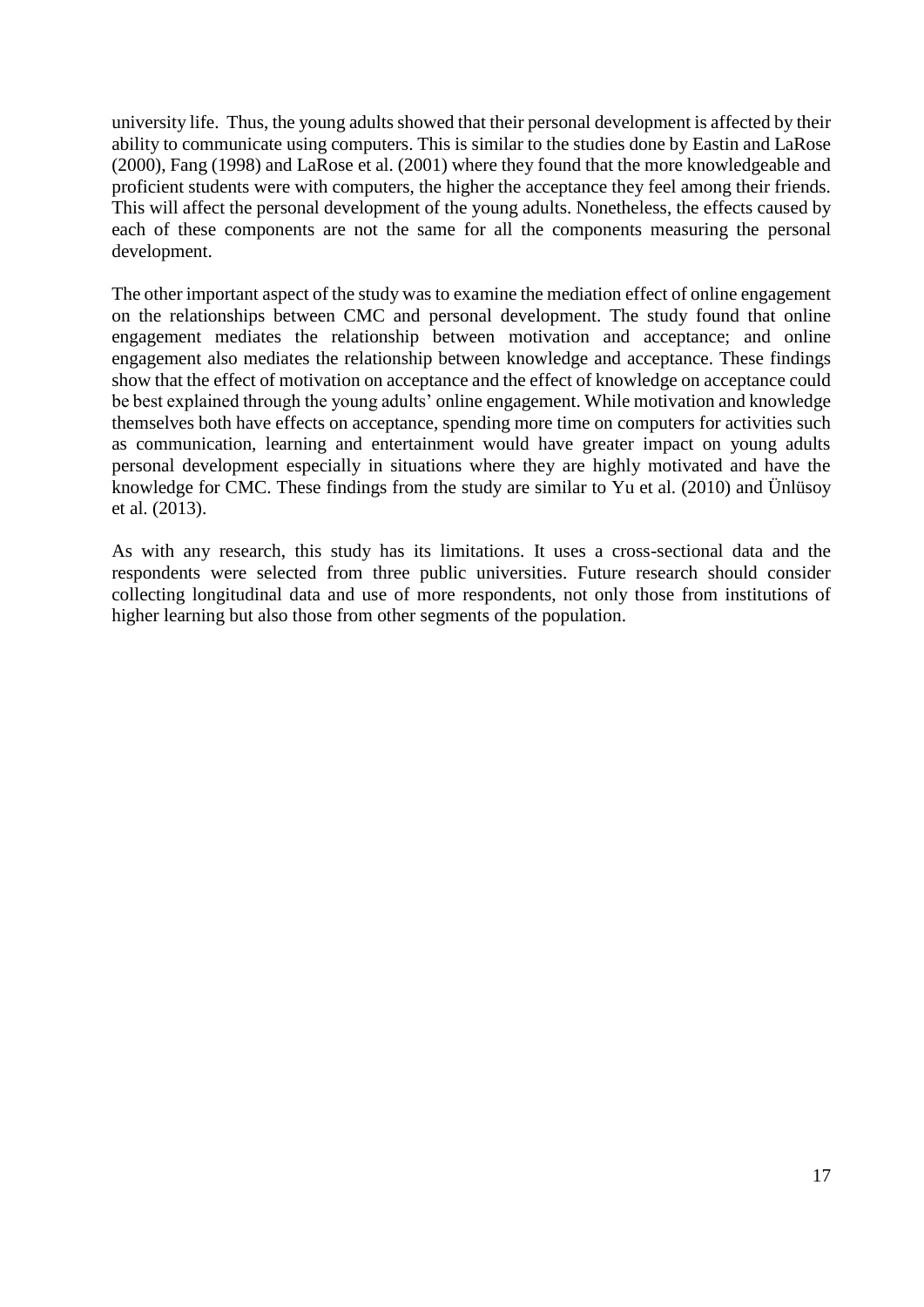#### **References**

- Aaker, J., & Smith, A. (2010). *The dragonfly effect: Quick, effective, and powerful ways to use social media to drive social change*. John Wiley & Sons.
- Ajzen, I., & Sexton J. (1999). Depth of processing, belief congruence, and attitude-behavior correspondence. In *Dual-Process Theories in Social Psychology*, ed. S Chaiken, Y. Trope, pp. 117–38. New York: Guilford
- Bandura, A. (1986). *Social foundations of thought and action: A social cognitive theory*. Englewood Cliffs, NJ: Prentice-Hall.
- Bandura, A. (1997). *Self-efficacy: The exercise of control*. New York, NY: Freeman.
- Baron, R.M., & Kenny, D. A. (1986). The moderator–mediator variable distinction in social psychological research: Conceptual, strategic, and statistical considerations. *Journal of personality and social psychology,* 51(6), 1173-1182.
- Beckers, J. J. & Schmidt, H. G. (2001). The structure of computer anxiety: A six-factor model. *Computers in Human Behavior*, 17(1), 35–49. doi:10.1016/S0747- 5632(00)00036-4.
- Bevelander, K. E., Meiselman, H. L., Anschütz, D. J. & Engels, R. C. (2013). Television watching and the emotional impact on social modeling of food intake among children. *Appetite*, 63, 70-76.
- Boyd, D.M. & Ellison, N.B. (2007). Social network sites: Definition, history, and scholarship. *Journal of Computer Mediated Communication*, 13, 210-230. doi:10.1111/j.1083- 6101.2007.00393.x
- Bubaš, G. (2001). Computer mediated communication theories and phenomena: Factors that influence collaboration over the Internet. *Proceedings of the 3rd CARNet Users Conference*. September 24-26, Zagreb.
- Carini, R.M., Kuh, G.D. & Klein, S.P. (2006). Student engagement and student learning: testing the linkages. *Research in Higher Education*, 47 (1) 1-32.
- Chen, P. S. D., Lambert, A. D. & Guidry, K. R. (2010). Engaging online learners: the impact of web-based learning technology on college student engagement. *Computers & Education,* 54(5), 1222–1232. doi:10.1016/j.compedu.2009.11.008
- Compeau, D, R. & Higgins, C. A. (1995). Computer self-efficacy: Development of a measure and initial test. *MIS Quarterly*, 19, 189-211.
- Eastin, M. S. & LaRose, R. (2000). Internet self-efficacy and the psychology of the digital divide. *Journal of Computer-Mediated Communication*, 6(1). doi: 10.1111/j.1083- 6101.2000.tb00110.x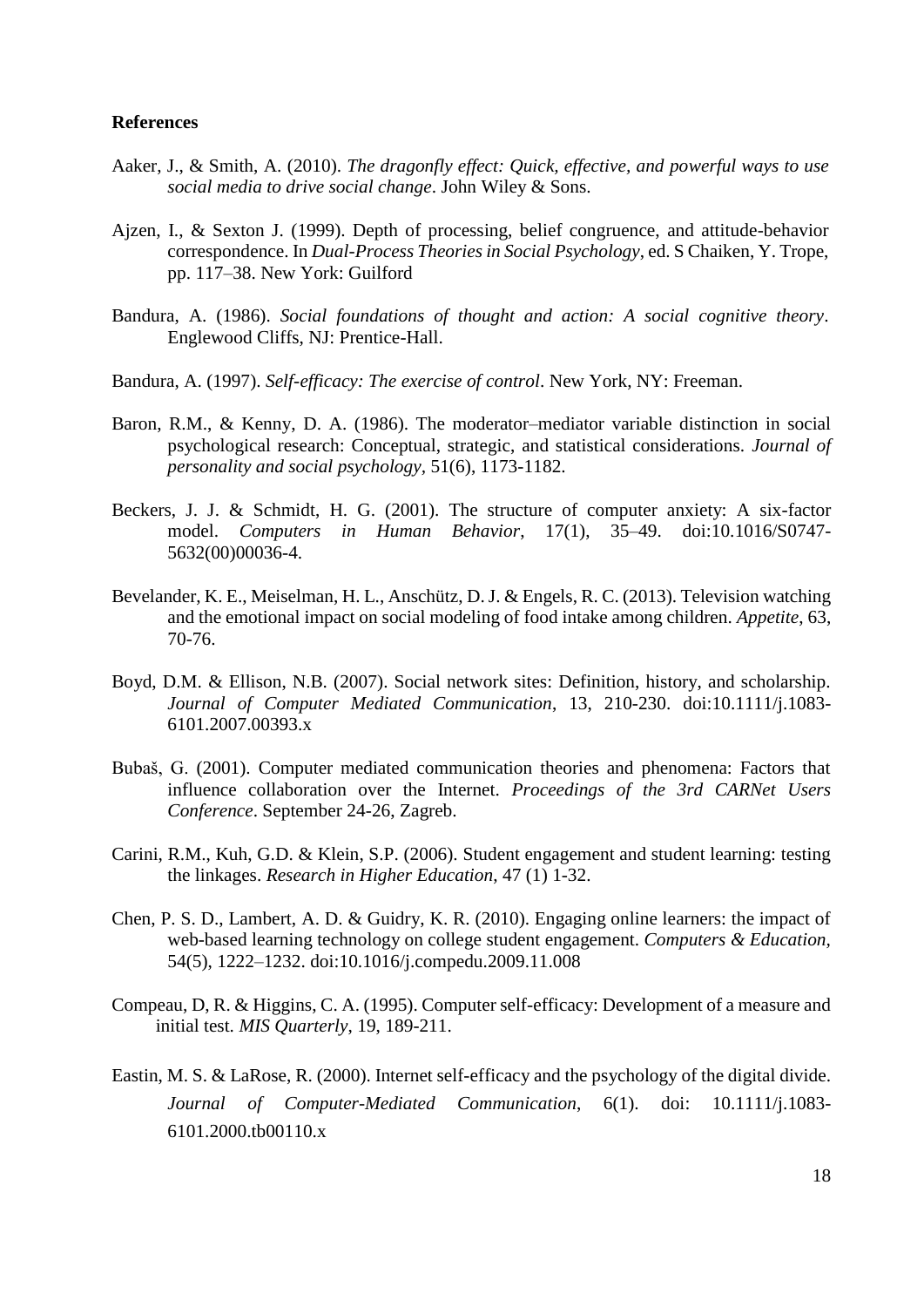- Ellison, N.B., Steinfield, C. & Lampe, C. (2007). The benefits of Facebook ''friends'': Social capital and college students' use of online social network sites. *Journal of Computer-Mediated Communication,* 12, 1143–68. doi:10.1111/j.1083-6101.2007.00367.x
- Freiert, M. (2007). *Facebook now ranked 3rd in page views; Myspace down nearly 20%, viewed 22* December http://blog.compete.com/2007/09/11/Facebook-third-biggest-site-pageviews-Myspace-down/
- Gangadharbatla, H. (2008). *Facebook* Me collective self-esteem, need to belong, and Internet self-efficacy as predictors of the Igeneration's attitudes toward social networking sites. *Journal of Interactive Advertising*, 8(2), 5-15.
- Ginsburg-Block, M. D., Rohrbeck, C. A. & Fantuzzo, J. W. (2006). A meta-analytic review of social, self-concept, and behavioral outcomes of peer-assisted learning. *Journal of Educational Psychology*, 98(4), 732.
- González, V.M., Reynolds, B. & Skewes, M. (2011). Role of impulsivity in the relationship between depression and alcohol problems among emerging adult college drinkers. *Experimental and Clinical*, 19(4), 303–313
- Greene, J. (1997). Evaluation as advocacy. *American Journal of Evaluation*, 18(1), 25-35.
- [Greenhow,](http://edr.sagepub.com/search?author1=Christine+Greenhow&sortspec=date&submit=Submit) C., [Robelia,](http://edr.sagepub.com/search?author1=Beth+Robelia&sortspec=date&submit=Submit) B. & Hughes, J.E. (2009). Web 2.0 and classroom research: What path should we take now? *Educational Researcher,* 38 (4), 246-259. doi: 10.3102/0013189X09336671.
- Hair, J.F., Black, W.C., Babin, B.J. & Anderson, R.E. (2010). *Multivariate Data Analysis - A Global Perspective* (7th ed.). New Jersey: Pearson Prentice Hall.
- Hampton, K., Goulet, L., Rainie, L., & Purcell, K. (2011). Social networking sites and our lives. Pew Internet & American Life Research Center. http://www.socialcapitalgateway.org/content/paper/hampton-k-goulet-l-rainie-l-purcellk-2011-social-networking-sites-and-our-lives-pew-i.[Accessed 1 March 2015].
- Harrison, A. W. & Rainer, R. K., Jr. (1996). A general measure of user computing satisfaction. *Computers in Human Behavior*, 12(1), 79–92.
- Jones, S. & Fox, S. (2009). *Generations online in 2009. Data memo. Washington, DC: Pew Internet and American Life Project*. Retrieved March 7, 2010, from. http://www.pewinternet.org/w/media//Files/Reports/2009/PIP\_Generations\_2009.pdf.
- Jung, S.C., Lim, C. & Leem, J. (2002). Effects of different types of interaction on learning achievement, satisfaction and participation in web-based instruction. *Innovations in Education and Teaching International*, 39 (2), 153–162.
- Kalpidou, M., Costin, D. & Morris, J. (2011). The relationship between Facebook and the wellbeing of undergraduate college students. *CyberPsychology, Behavior, and Social Networking*, 14 (4), 183 -189. doi: 10.1089/cyber.2010.0061.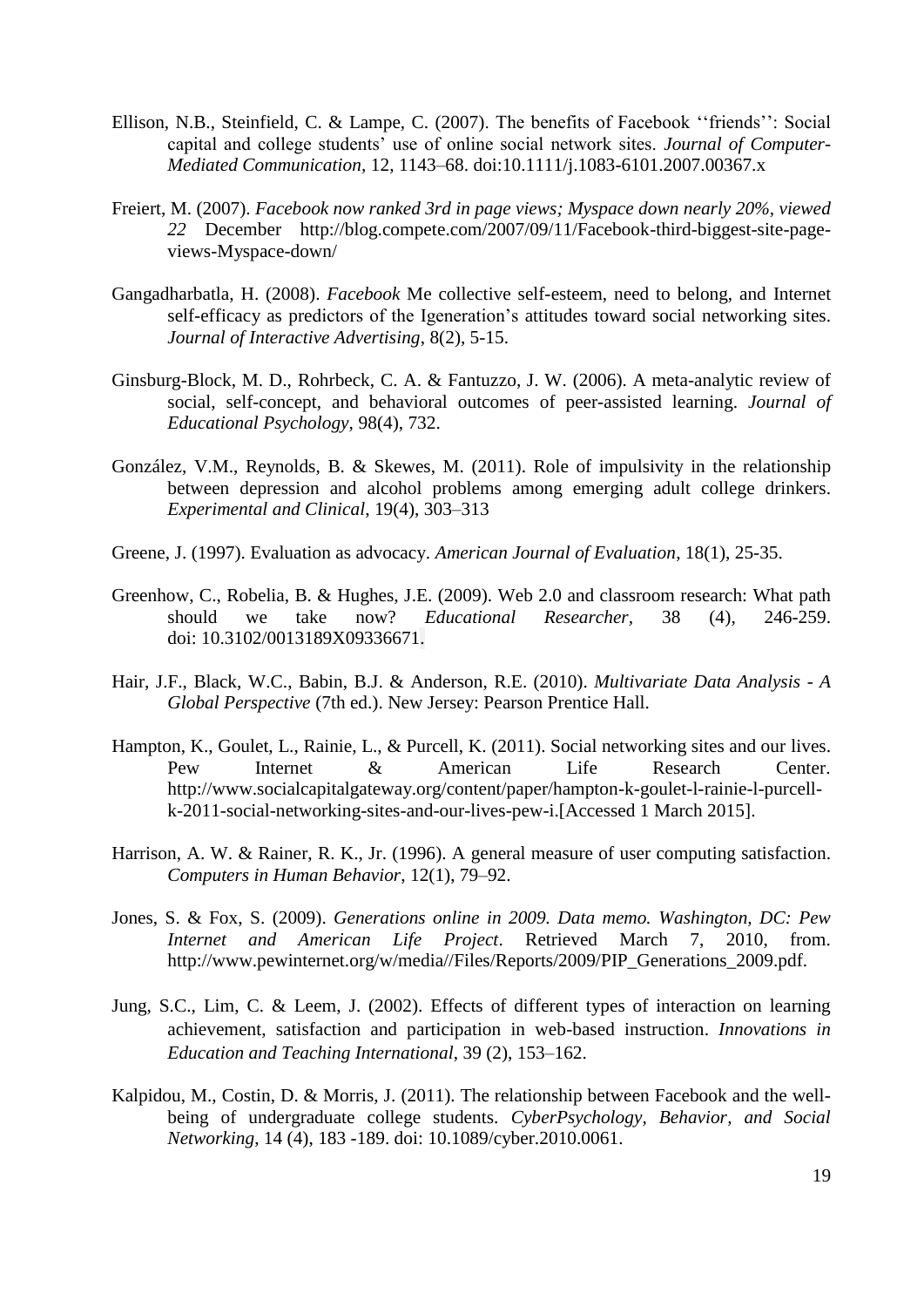- Kim, J.H., Kim, M. & Nam, Y. (2010). An Analysis of self construals, motivations, Facebook use, and user satisfaction. *International Journal of Human Computer Interaction*, 26(11), 1077-1099. doi: 10.1080/10447318.2010.516726
- Kirschner, P. A. & Karpinski, A. C. (2010). Facebook and academic performance. *Computers in Human Behavior*, 26, 1237–1245. doi:10.1016/j.chb.2010.03.024
- Kuh, G. D. (1993). In their own words: What students learn outside the classroom. *American Educational Research Journal*, 30, 277-304.
- Kuh, G. D. (2001). *The National Survey of Student Engagement: Conceptual framework and overview of psychometric properties*. Bloomington: Indiana University Center for Postsecondary Research.
- Kuh, G. D. (2009). What student affairs professionals need to know about student engagement? *Journal of College Student Development*, 50(6), 683–706. doi:10.1353/csd.0.0099
- LaRose, R., Mastro, D. A. & Eastin, M. S. (2001). Understanding Internet usage: A social cognitive approach to uses and gratifications. *Social Science Computer Review,*  19(4)*,* 395-413. doi: 10.1177/089443930101900401.
- Lee, M. K. O., Cheung, C. M. K. & Chen, Z. (2005). Acceptance of Internet-based learning medium: The role of extrinsic and intrinsic motivation. *Information & Management*, 42(8), 1095-1104. doi:10.1016/j.im.2003.10.007.
- Lenhart, A., Purcell, L., Smith, A. & Zickuhr, K. (2010). *Social media and young adults.* Pew Internet and American Life Project. Retrieved June 20, 2011, from http://www.pewinternet.org/Reports/2010/Social-Media-and-Young-Adults.aspx
- Liu, Y. (2010). Social media tools as a learning resource. *Journal of Educational Technology Development and Exchange*, 3(1), 101-114.
- Madden, M. & Zickhur, K. (2011). *65% of Online Adults Use Social Networking Sites*. Pew Internet and America Life Project. http://pewinternet.org/Reports/2011/Social-Networking-Sites.aspx. [Accessed 11 January 2015].
- Matney, M. & Borland, K. (2009). Facebook, blogs, tweets: how staff and units can use social networking to enhance student learning, *Presentation at the annual meeting of the National Association for Student Personnel Administrators*, Seattle, WA.
- Eastin, M.S. (2002). Diffusion of e-commerce: an analysis of the adoption of four e-commerce activities. *Telematics and [Informatics](http://www.sciencedirect.com/science/journal/07365853)*, 19(3), 251-267.
- Eastin, M.S. & LaRose, R. (2005). Alt.support: modeling social support online. *[Computers](http://www.sciencedirect.com/science/journal/07475632) in Human [Behavior,](http://www.sciencedirect.com/science/journal/07475632)* 21(6), 977-992. doi:10.1016/j.chb.2004.02.024.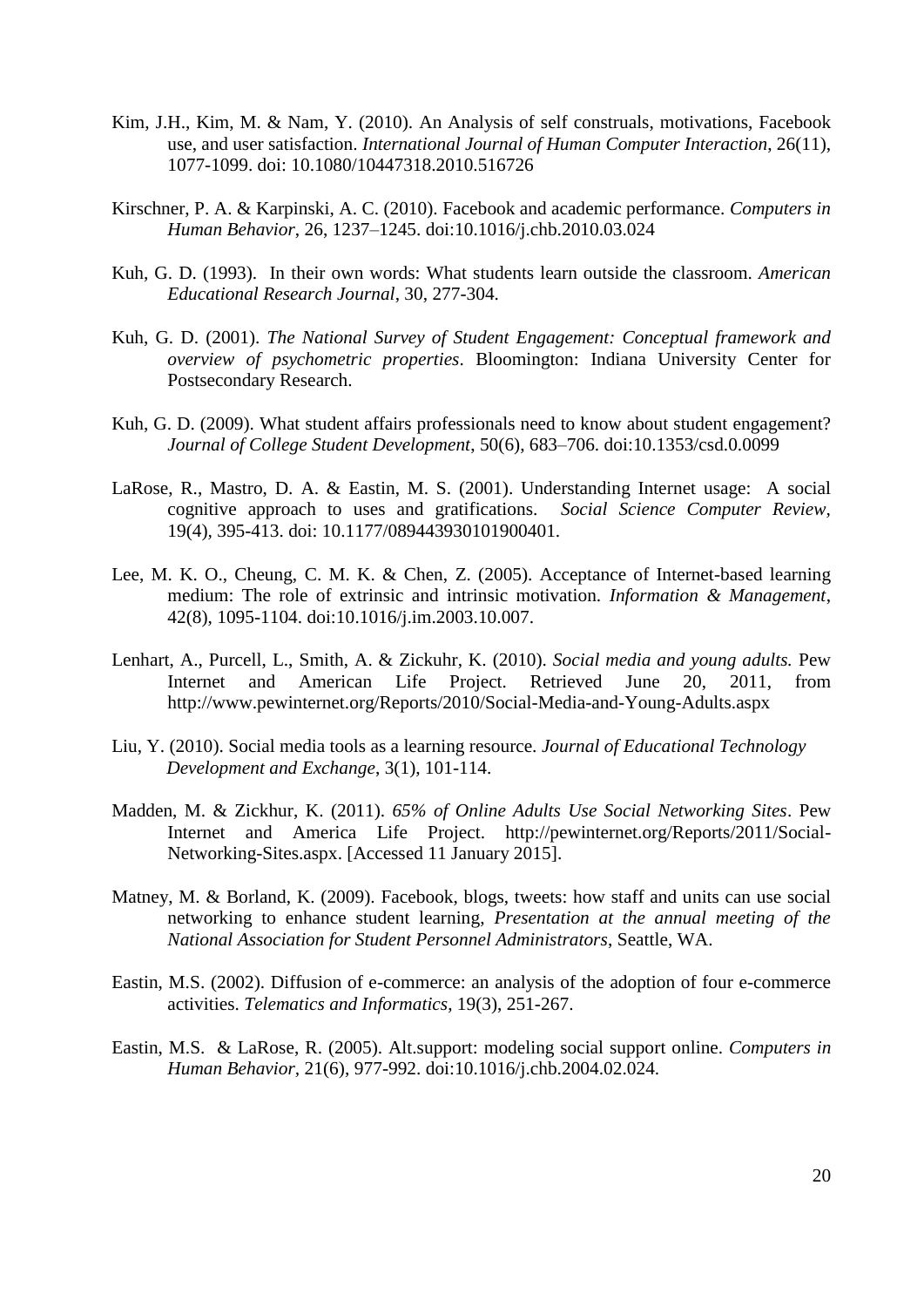- Meares, C. (2013). *Online engagement, mass media E-marketing analytics*. Available from: http://www.maassmedia.com/blog/what-is-online-engagement-and-why-should-youmeasure-it-part-one/ [Accessed 10 May 2015].
- Mehdizadeh, S. (2010). Self-presentation 2.0: Narcissism and self-esteem on Facebook. *Cyberpsychology, Behavior, and Social Networking*, 13(4), 357–364. doi:10.1089/cyber.2009.0257.
- Nahl, D. (1996). Affective monitoring of Internet learners: Perceived self-efficacy and success. *Journal of American Society for Information Sciences*, 33, 100–109.
- Nahl, D. (1997). User-centered assessment of two Web browsers: Errors, perceived self-efficacy, and success. *Journal of American Society for Information Sciences*, 34, 89–97.
- Olson, D.A., Liu, J. & Shultz, K.S. (2012). The influence of Facebook usage on perceptions of social support, personal efficacy, and life satisfaction. *Journal of Organizational Psychology*, 12(3/4), 133-144.
- Orchard, L. J., Fullwood, C., Galbraith, N. & Morris, N. (2014). Individual differences as predictors of social networking. *Journal of Computer-Mediated Communication*, 19, 388– 402. doi: 10.1111/jcc4.12068.
- Pajares, F. (1996). Self-efficacy beliefs in academic settings. *Review of Educational Research*, 66 (4), 543–578.
- Pempek, T.A., Yermolayeva, Y.A. & Calvert, S.L. (2009). College students' social networking experiences on Facebook. *Journal of Applied Developmental Psychology, 30* (3), 227- 238. doi:10.1016/j.appdev.2008.12.010
- Peng, T., Zhu, J.H., Tong, J. & Jiang, S. (2012). Predicting Internet non-users' adoption intention and adoption behavior. *Information, Communication & Society*, 15(8), 1236-1257.
- Pettijohn, T. F. II., LaPiene, K. E., Pettijohn, T. F. & Horting, A. L. (2012). Relationships between Facebook intensity, friendship contingent self-esteem, and personality in U.S. college students. *Cyberpsychology: Journal of Psychosocial Research on Cyberspace*, 6(1), article 1. doi: 10.5817/CP2012-1-2.
- QS TopUniversities.com. (2013). *Students online usage - Global market report 2013.* Available from: [http://www.topuniversities.com/publications/students-online-usage-global-trends](http://www.topuniversities.com/publications/students-online-usage-global-trends-report-2013%20%5bAccessed)[report-2013 \[Accessed](http://www.topuniversities.com/publications/students-online-usage-global-trends-report-2013%20%5bAccessed) 15 May 2014].
- Quan-Haase, A. & Young, A. L. (2010). Uses and gratifications of social media: A comparison of Facebook and instant messaging. *Bulletin of Science, Technology & Society,* 30 (5), 350-361. doi:10.1177/0270467610380009
- Raacke J. & Bonds-Raacke, J. (2008). MySpace and Facebook: Applying the uses and gratifications theory to exploring friend-networking sites. *CyberPsychology & Behavior*, 11, 169-174. doi:10.1089/cpb.2007.0056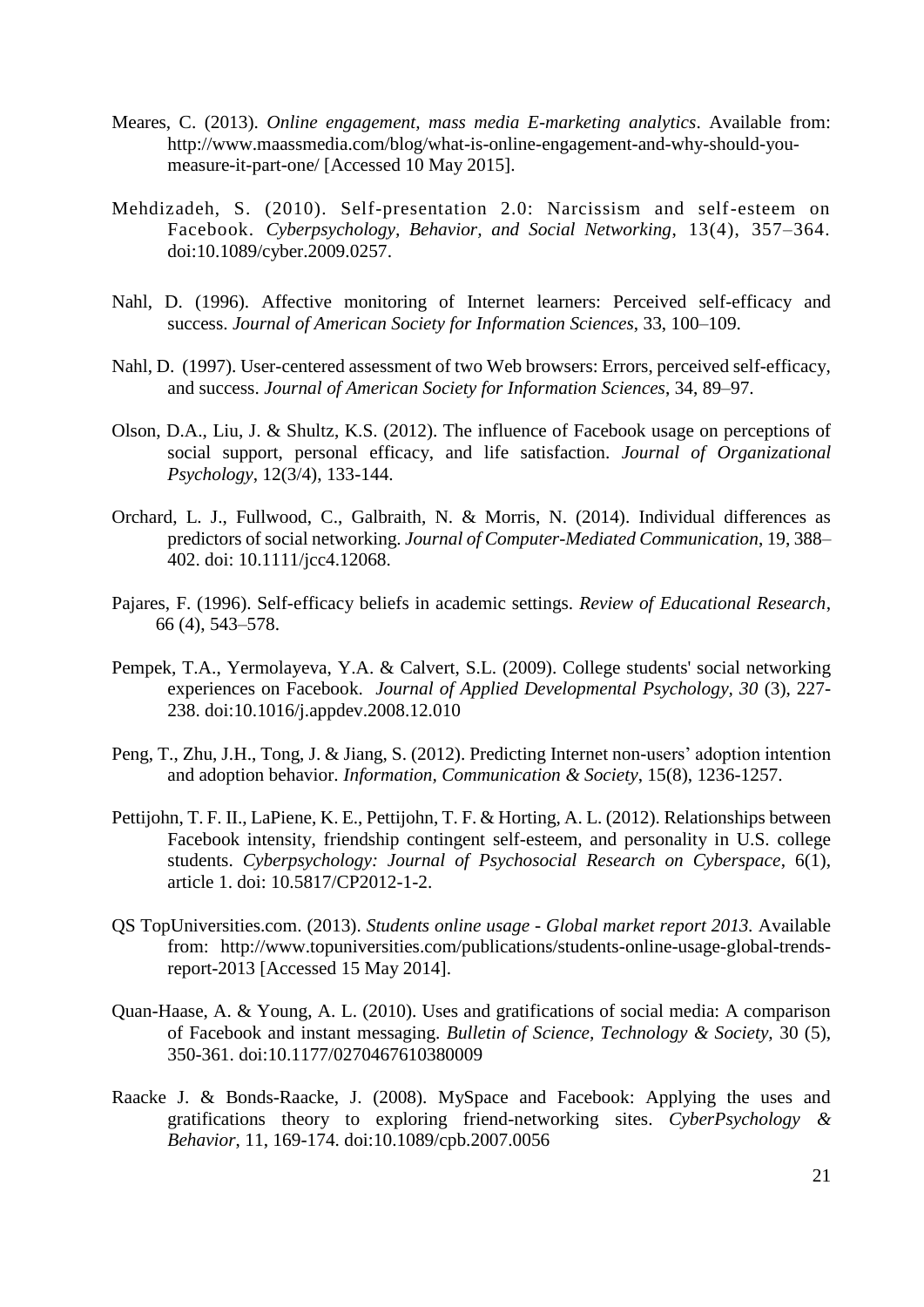- Ross, C., Orr, E.S., Sisic, M., Arseneault, J.M., Simmering, M.G. & Orr, R.R. (2009). Personality & motivations associated with Facebook use. *Computers in Human Behavior*, 25 (2), 578- 586. doi:10.1016/j.chb.2008.12.024
- Rouis, S., Limayem, M. & Salehi-Sangari, E. (2011). Impact of Facebook usage on students' academic achievement: Role of self-regulation and trust. *Electronic Journal of Research in Educational Psychology*, 9 (3), 961-994.
- Schunk D. H. & Zimmerman, B.J. (2006). Competence and control beliefs: Distinguishing the means and ends. In P.A. Alexander, P. Winne (Eds.), *Handbook of educational psychology* (2nd ed.), Lawrence Erlbaum:Mahwah, N.J. 2006. Chapter 16, 349-367.
- Sheldon, P. (2008). Student favorite: Facebook and motives for its use. *Southwestern Mass Communication Journal,* 23(2), 39-53.
- Sherblom, J. C. (2010). The computer-mediated communication (CMC) classroom: A challenge of medium, presence, interaction, identity, and relationship. *Communication Education*, 59(4), 497-523. doi:10.1080/03634523.2010.
- Smith, S. D. & Caruso, J. B. (2010). Research Study. ECAR study of undergraduate students and information technology, 6. Boulder, CO: *EDUCAUSE Center for Applied Research*, Retrieved March 1, 2011, from. http://www.educause.edu/Resources/ECARStudyofUndergraduateStuden/217333.

Social Bakers. (2013). http: www.socialbakers.com [Accessed 10 December 2014].

- Spitzberg, B.H. (2006). Preliminary development of a model and measure of computer-mediated communication (CMC) competence. *Journal of Computer-Mediated Communication*, 11(2), 629–666. doi:10.1111/j.1083-6101.2006.00030.x.
- Spitzberg, B. H. (2011). The interactive media package for assessment of communication and critical thinking (IMPACCT): Testing a programmatic online communication competence assessment system. *Communication Education*, 60(2), 145-173.
- Steinfield, C., Ellison, N.B. & Lampe, C. (2008). Social capital, self-esteem, and use of online social network sites: A longitudinal analysis. *Journal of Applied Developmental Psychology*, 29 (6), 434- 445. doi:10.1016/j.appdev.2008.07.002.
- Straus, S.G., Miles, J. A. & Levesque, L.L. (2001). The effects of videoconference, telephone, and face-to-face media on interviewer and applicant judgments in employment interviews. *Journal of Management*, 27(3), 363–381. doi: 10.1177/014920630102700308.
- Suldo, S.M., Riley, K.N. & Shaffer, E.J. (2006). Academic correlates of children and adolescents' life satisfaction. *School Psychology International*, 27, 567-582.
- Sundararajan, B. (2009). Impact of communication patterns, network positions and social dynamics factors on learning among students in a CSCL environment. *Electronic Journal of E-Learning*. 7(1), 72-84.